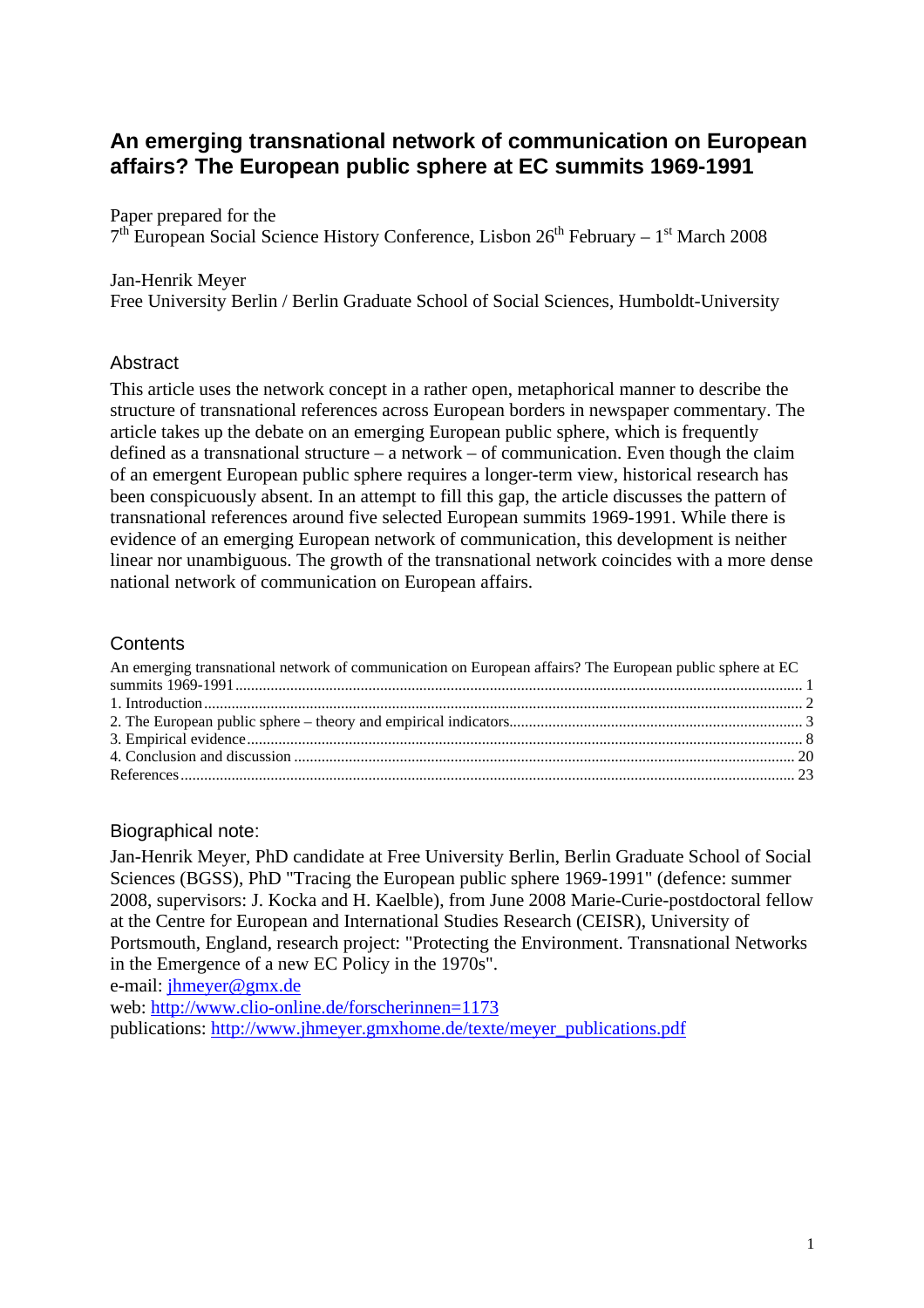#### **1. Introduction**

 $\overline{a}$ 

The study of the European public sphere has made great progress since it first emerged in the mid-1990s.<sup>1</sup> Starting out from a rather fundamentalist debate about the possibility of a public sphere without common media, without a common language and without a shared identity,<sup>2</sup> social scientists developed a sophisticated research agenda, which has produced a plethora of empirical studies on various aspects of political communication on European issues across national borders. Most research has pragmatically focused on the comparative study of national media. $3$  Two aspects have been key: first, the similarity in contents across borders  $-$  "the same issues at the same time discussed at the same level of relevance" $4$  – and the structure of transnational communication.<sup>5</sup> While many researchers have sanguinely declared the European public sphere to be "emerging" – with dynamic processes favouring such an evolution  $-\epsilon$ , some studies have called for more differentiated interpretations of the empirical findings. They rather stressed the "segmented Europeanisation" of the public sphere in Europe.<sup>7</sup> First attempts at explaining the findings have recently been proposed, singling out those factors which may contribute to the emergence of a European public sphere, or hamper such a development.<sup>8</sup> Arguably, social science research on the European public sphere is rapidly entering a state of maturity.

Nevertheless, this research has remained remarkably limited to the present. This is all the more surprising, as the central claim in the debate about an "emerging European public sphere" implies evolution and change over time. Most studies only cover the 1990s and 2000s, hardly ever preceding the founding of the EU in the Maastricht Treaty, agreed upon in 1991. Systematic time-series research is largely absent.<sup>9</sup> Thus most claims about the emergence of a European public sphere rest on a very shaky empirical basis. This article seeks to contribute to closing this gap. It provides a historical perspective that reaches beyond Maastricht and goes back to the summit of The Hague in 1969, when after de Gaulle's departure the European Community started to transform itself into a veritable polity, with its own resources and an expanding set of policies. The European Council, created in 1974,

<sup>1</sup> Essentially with the debate between Jürgen Habermas and Dieter Grimm: Dieter Grimm, "Does Europe need a Constitution?," *European* Law Journal 1 (1995), Jürgen Habermas, "Remarks on Dieter Grimm's 'Does Europe need a constitution?" *European Law Journal* 1 (1995).<br><sup>2</sup> For a summary of these arguments and a rejection of such views see: Cathleen Kantner

*Voraussetzungen europäischer Öffentlichkeit* (Wiesbaden, 2004), Marianne van de Steeg, "Rethinking the Conditions for a Public Sphere in Europe," *European Journal of Social Theory* 5 (2002).

<sup>3</sup> For an overview of the research see: Jan-Henrik Meyer, "Gibt es eine Europäische Öffentlichkeit? Neuere empirische Studien zu Demokratiedefizit, Legitimation und Kontrolle in Europa," *Berliner Journal für Soziologie* 14 (2004), Hans-Jörg Trenz, "European Dilemmas. The European Public Sphere. Contradictory Findings in a diverse Research Field," *European Political Science* 4 (2005). 4 – emphasised by Klaus Eder and collaborators – Klaus Eder and Cathleen Kantner, "Transnationale Resonanzstrukturen in Europa. Eine

Kritik der Rede vom Öffentlichkeitsdefizit," in *Die Europäisierung nationaler Gesellschaften*, ed. Maurizio Bach (Opladen, 2000).<br><sup>5</sup> – stressed in particular by Bernhard Peters and Marianne van de Steeg - Stefanie Sifft Legitimacy of the European Union from a Public Discourse Perspective," *Journal of Common Market Studies* 45 (2007): 129, Steeg, "Rethinking the Conditions for a Public Sphere in Europe," 508f, 513.

<sup>6</sup> Thomas Risse, An emerging European Public Sphere. Theoretical clarifications and empirical indicators (Paper presented to the European Union Studies Association EUSA, Nashville, TN, March 27-30, 2003), Marianne Van de Steeg and Thomas Risse, The Emergence of a European Community of Communication: Insights from Empirical Research on the Europeanization of Public Spheres (Center for Transnational Relations, Foreign and Security Policy, 14 May 2007 2007), Hans-Jörg Trenz and Klaus Eder, "The democratizing dynamics of a European public sphere. Towards a theory of democratic functionalism," *European Journal of Social Theory* 7 (2004).

<sup>7</sup> Sifft et al., "Segmented Europeanization: Exploring the Legitimacy of the European Union from a Public Discourse Perspective." 8 Michael Brüggemann and Katharina Kleinen-von Königslöw, 'Let's talk about Europe'. Explaining vertical and horizontal Europeanization in the quality press (TranState Working Paper 60, 2007).

<sup>&</sup>lt;sup>9</sup> Trenz, "European Dilemmas. The European Public Sphere. Contradictory Findings in a diverse Research Field," 415. Only Sifft et al. have drawn small samples also in 1982 and 1989. Sifft et al., "Segmented Europeanization: Exploring the Legitimacy of the European Union from a Public Discourse Perspective."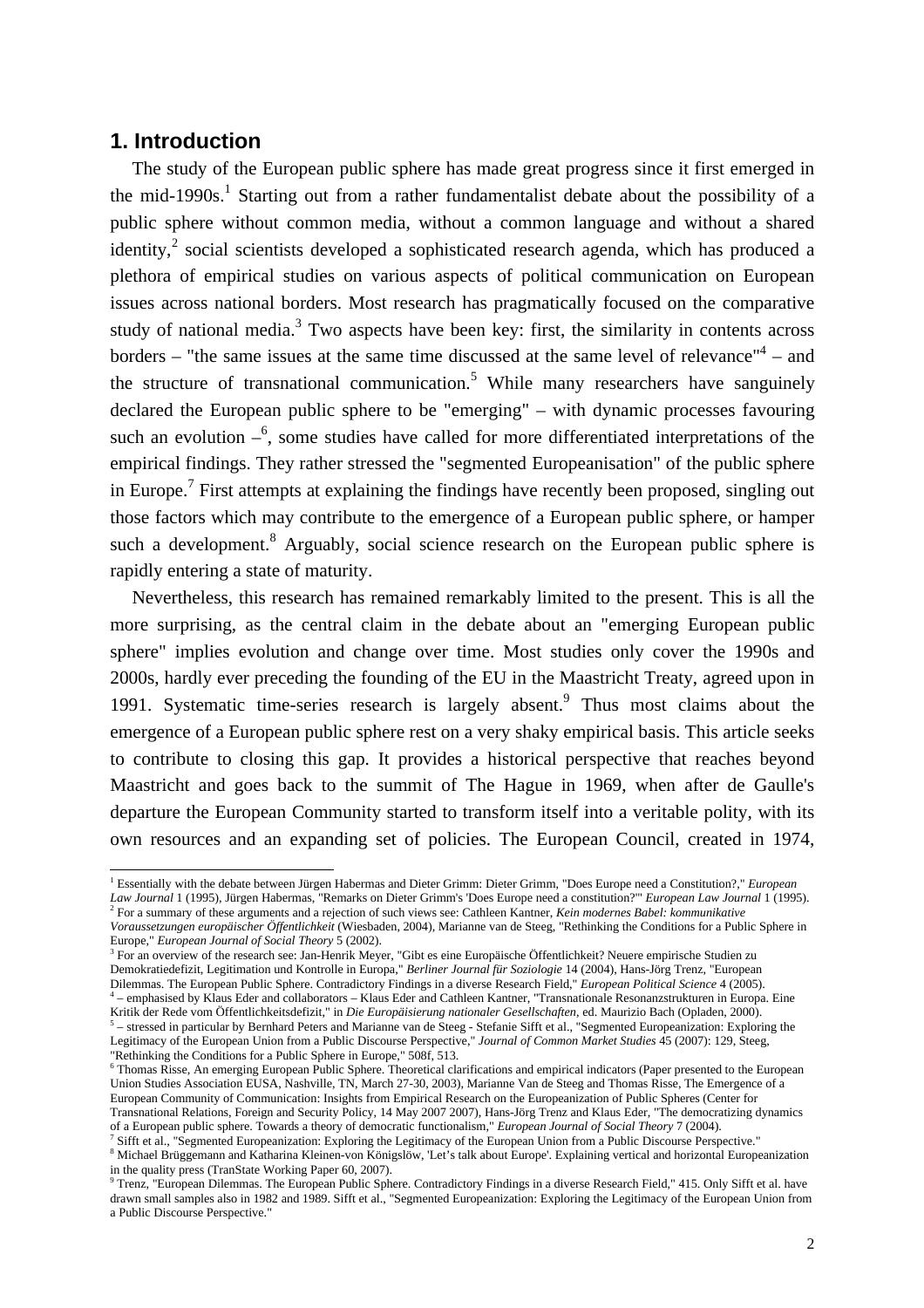which emerged out of the series of summits after The Hague provided a more effective direction by the governments. Only such a longer-term perspective provides us with some historical benchmarks which allow us to credibly claim that structural changes have taken place which actually indicate an "emerging European public sphere".<sup>10</sup> However, given the complexity, the normative implications and the diversity of usages, in the following section I will specify the concept of the European public sphere more clearly. I will propose five hypotheses about what we should expect of an emerging European public sphere. In the subsequent empirical analysis, these will be tested. The results indicate that the assumption of a simple linear development is empirically unfounded. In an attempt at explaining the results, the importance of the historical and nationally specific contexts will be emphasised, which in many respects endorse Sifft et al.'s claim of "segmented Europeanisation".

## **2. The European public sphere – theory and empirical indicators**

Given the general predilection among social scientists for current affairs, a lack of attention to the historical evolution of the European public sphere is less surprising than the absence of historical research conducted by historians. To a large extent, this is due to the "realist" focus of historians of European integration on the role of national governments and the widespread scepticism regarding concepts from the social sciences.<sup>11</sup> More importantly, differences in conceptualising the public sphere between social scientists and social and cultural historians, who did address the question, led the latter to largely ignore the history of the political European public sphere. $^{12}$ 

Essentially, the European public sphere has been defined in two different ways. First, it has been understood as the arena of communication, for which the *European institutions are the institutional point of reference*. Thus the European public sphere can be pragmatically be defined by its contents, namely the discussion of European affairs.<sup>13</sup> Such a definition suits the a liberal conception of the public sphere particularly well. Here, the link to the political institutions is central, the main function of the public sphere is to help citizens form an opinion on European affairs, to provide feedback and input and hold the EU institutions accountable.<sup>14</sup> Alternatively, researchers have considered the European public sphere as a *transnational structure of communication*, a *network of transnational exchange.*<sup>15</sup> In line with a Habermasian, discursive understanding of the public sphere,  $^{16}$  this view tends to emphasise and normatively appreciate horizontal interaction among citizens, media actors, rather than

<sup>&</sup>lt;sup>10</sup> This is the underlying assumption of my PhD thesis, on which I draw with the research presented here: Jan-Henrik Meyer, "Tracing the European Public Sphere 1969-1991. A Comparative Analysis of British, French and German Quality Newspapers Covering European Summits" (unpublished PhD, Freie Universität, forthcoming 2008).

<sup>11</sup> Wolfram Kaiser, "Transnational Western Europe since 1945. Integration as political society formation," in *Transnational European Union. Towards a Common Political Space*, ed. Wolfram Kaiser and Peter Starie (London, 2005), 20.

<sup>12</sup> With the notable exception of: Hartmut Kaelble, "The Historical Rise of a European Public Sphere," *Journal of European Integration History* 8 (2002).

<sup>13</sup> Cf. Klaus Eder, "Zur Transformation nationalstaatlicher Öffentlichkeit in Europa. Von der Sprachgemeinschaft zur issuespezifischen Kommunikationsgemeinschaft," *Berliner Journal für Soziologie* 10 (2000): 181.

<sup>14</sup> Jürgen Gerhards, "Diskursive versus liberale Öffentlichkeit. Eine empirische Auseinandersetzung mit Jürgen Habermas," *Kölner Zeitschrift für Soziologie und Sozialpsychologie* 49 (1997): 3-5, 9f.

<sup>&</sup>lt;sup>15</sup> E.g. Sifft et al., "Segmented Europeanization: Exploring the Legitimacy of the European Union from a Public Discourse Perspective," 129, Steeg, "Rethinking the Conditions for a Public Sphere in Europe," 508f, 513.

<sup>&</sup>lt;sup>16</sup> Gerhards, "Diskursive versus liberale Öffentlichkeit. Eine empirische Auseinandersetzung mit Jürgen Habermas," 3-5. For an overview of the different approaches to the public sphere and their normative bases in democratic theory see: Myra Marx Ferree et al., "Four Models of the Public Sphere in Modern Democracies," *Theory and Society* 31 (2002).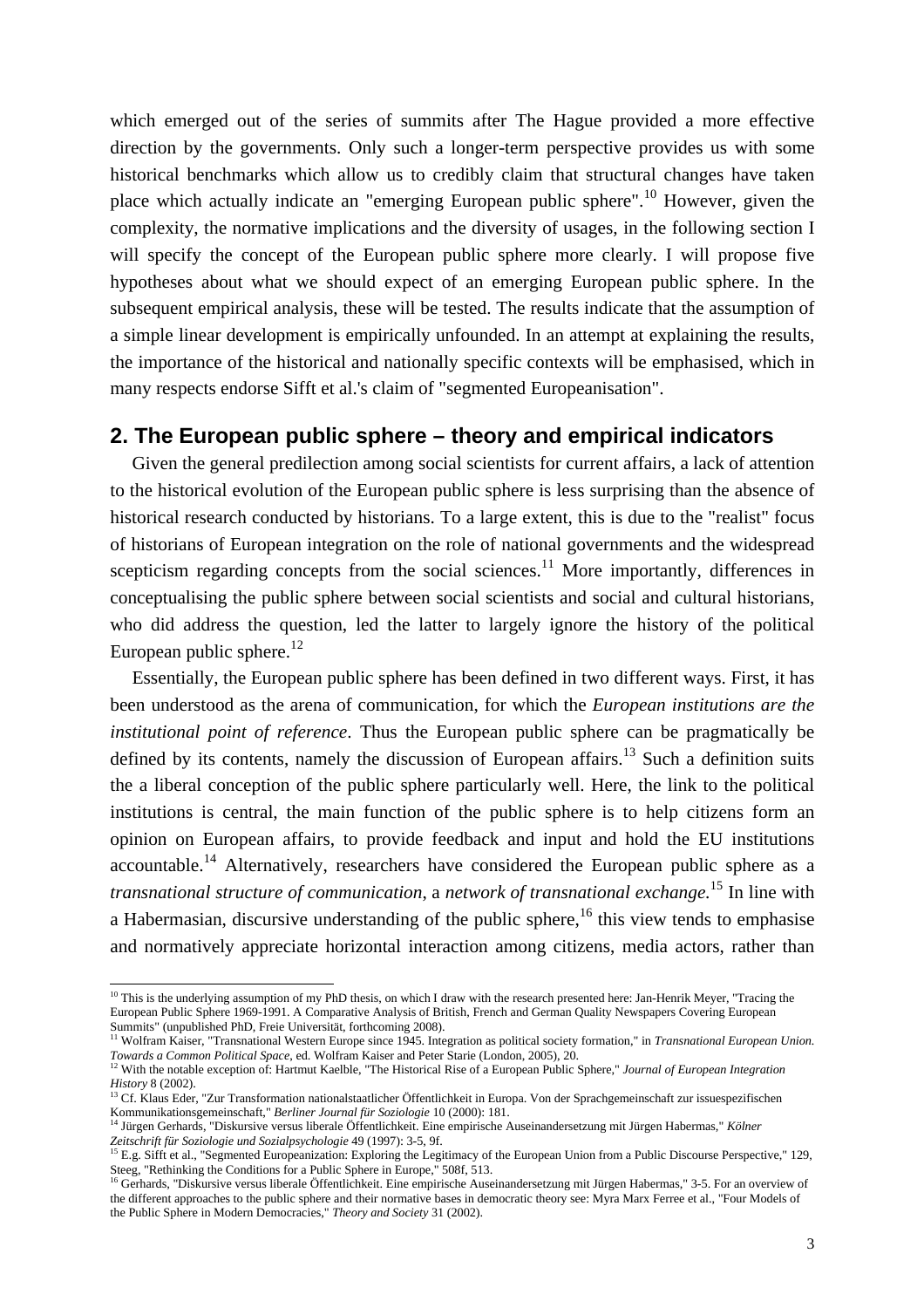the vertical link to the political system. Social and cultural historians preferred this second definition – however without necessarily accepting, or bothering much about the normative implications –, because it allows to study a transnational "European space of communication" in a longer-term perspective, $17$  even before the advent of European institutions since the 1950s.<sup>18</sup> Thus, social and cultural historians have largely focused on transnational exchange regardless whether it was of relevance to the European institutions.<sup>19</sup> While it makes sense to analytically differentiate between these two defining criteria, the study of a political European public sphere needs to combine both of them.<sup>20</sup> In fact, the core defining criterion of a political public sphere is the link to the polity, because it is a precondition for the function the public sphere is to fulfil for democracy. Accordingly, research on a political European public sphere should study both the arena for the discussion of issues relating to European politics *and at the same time* to what extent this takes place within a network of transnational communication.

The concept of the public sphere is a normative one. Thus the notion of the European public sphere implies that the public sphere should not only be European in content and transnational in scope, but also that it should be structured in a way that it is likely to serve European democracy, by enhancing opinion-formation and the accountability of political institutions. In this respect, two normative principles are central: *Equality* and *openness* with regard to actors' participation in the public sphere. Equal chances of participation and openness ensure that public communication will actually lead to the free, uninhibited formation of opinions, of public opinion. It is also a precondition for holding political actors accountable.<sup>21</sup> Bernhard Peters and Jürgen Habermas in particular have emphasised the important role non-governmental actors and civil society play in the public sphere. They argued that public discourse which is not dominated by the governments is closer, and thus more attentive to citizens' needs. The exchange of views in the public sphere is creative and productive in generating new ideas and has the power to challenge the opinions of those in government. Civil society associations<sup>22</sup> – interest groups, public interest groups, and voluntary associations in particular – but more generally all non-government groups or fora – are important not only for public discourse and opinion formation, but also because they ensure that citizens' ideas and preferences will be mediated to those in office.<sup>23</sup> Applying such normative – and admittedly unrealistic – standards for empirical analysis will necessarily lead

l

 $^{17}$  E.g. Hagen Schulz-Forberg, Theoretical Paper on the Notion of a European Public Sphere (EMEDIATE: Media and Ethics of a European Public Sphere from the Treaty of Rome to the 'War on Terror', 2005), 26, Hagen Schulz-Forberg and Bo Stråth, *Democracy without Politics. An Alternative View on European Integration* (Oxford, forthcoming 2008). They draw on: Alexander Schmidt-Gernig, "Scenarios of Europe's future - Western future studies of the the sixties and seventies as an example of a transnational public sphere of experts," *Journal of European Integration History* 8 (2002): 69-71. Jörg Requate and Martin Schulze-Wessel, "Europäische Öffentlichkeit. Realität und Imagination einer appellativen Instanz," in *Europäische Öffentlichkeit. Transnationale Kommunikation seit dem 18. Jahrhundert*, ed. Jörg Requate and Martin Schulze-Wessel (Frankfurt, 2002), 37.

 $18$  Only Kaelble distinguishes between the European public sphere – after the emergence of European institutions – and a European space of communication characterised by transnational communicative exchange. Kaelble, "The Historical Rise of a European Public Sphere," 13. <sup>19</sup> The latest example has been a research project coordinated in Zurich, cf. Jens Lucht and David Tréfas, Hat Europa eine Identität? Eine zeitreihenbasierte Untersuchung der öffentlichen europäischen Kommunikation von 1951 bis 2005. (fög discussion paper DI-2006-0001, fög-Forschungsbereich Öffentlichkeit und Gesellschaft Zürich, 2006).

<sup>20</sup> E.g Hans-Jörg Trenz, *Europa in den Medien. Die europäische Integration im Spiegel nationaler Öffentlichkeit* (Frankfurt, 2005).

<sup>21</sup> Bernhard Peters, "Der Sinn von Öffentlichkeit," in *Der Sinn von Öffentlichkeit*, ed. Hartmut Wessler (Frankfurt, 2007 [1994]), 61. <sup>22</sup> To be sure, Habermas is much more restrictive with respect to whom he includes in "civil society". Jürgen Habermas, *Faktizität und* 

*Geltung. Beiträge zur Diskurstheorie des Rechts und des demokratischen Rechtsstaats* (Frankfurt, 1992). 453.

<sup>23</sup> Ibid. 429, Peters, "Der Sinn von Öffentlichkeit," 64f.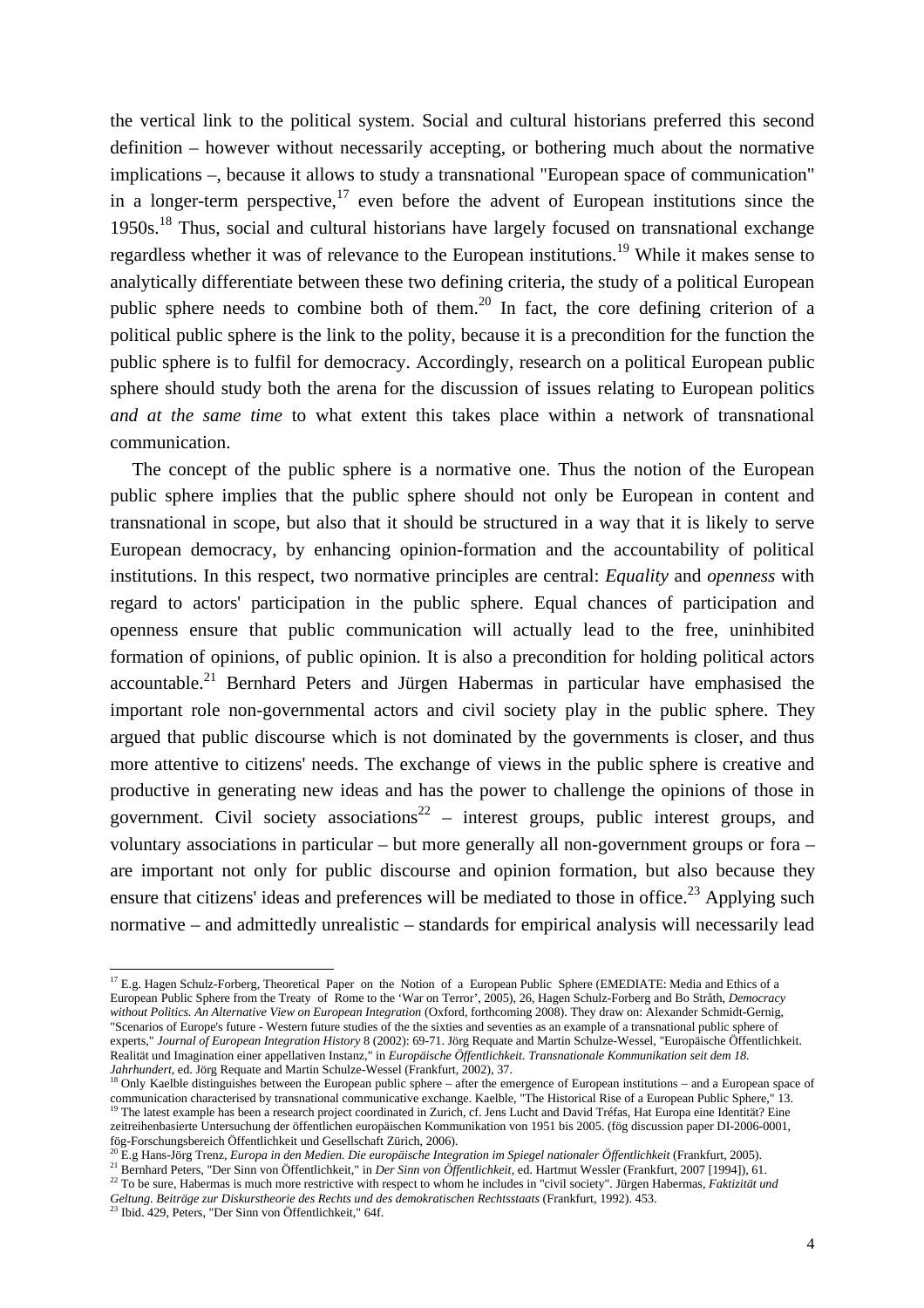to findings which reflect various states of deficiency. However, such criteria can serve as a yardstick for the analysis of change over time. Thus we can assess whether and to what extent the public sphere is moving at least in the direction of the normatively expected state, improving the "democratic quality" of the European public sphere.<sup>24</sup>

Against the backdrop of these normative expectations, five hypotheses can be put forth, what we should expect of an "emerging European public sphere": First, and most simply applying the criterion that in a European public sphere the European polity is the point of reference, we may most basically assume:

1. In an emerging European public sphere, *European issues* should *increasingly* be *discussed*.

The following four hypotheses will focus on the European public sphere as a transnational network of communication on EC-related issues.

- 2. In an emerging European public sphere, the *views of actors from all EC countries* should *increasingly* be *considered* across borders. A growing network of horizontal transnational communication suggests that the European public sphere integrates the views of the European partners.
- 3. In an emerging European public sphere, *views from other European countries* should become *similarly important as national views*. Based on the principle of equality, this would be evidence of an increasingly transnational, rather than domestic debate on European issues.
- 4. In an emerging European public sphere, the views and *positions held by the European institutions* should *increasingly* be *debated*. In a European public sphere, in which the European institutions are the political point of reference, their views should increasingly be discussed.
- 5. In an emerging European public sphere, the *views of non-government actors* should *increasingly* be *considered*. This demonstrates to what extent a European public sphere has evolved beyond the government-dominated "public sphere of power" towards an "autochthonous public sphere", in which civil society and individual citizens get a chance to voice their opinion and be heard.<sup>25</sup>

Whether and to what extent a European public sphere has been emergent can thus be empirically assessed on the basis of these five hypotheses. In a longer term, historical perspective that goes beyond the temporal focus of the wave of current social science research, I focus on the period between the summit of The Hague in December 1969, when – after de Gaulle's departure – the door was thrown open to a veritable European polity – under Pompidou's slogans "completion, deepening and enlargement" – until Maastricht 1991, when with the founding of the European Union the European polity essentially attained its current state. The period includes phases of very different intensity of European integration, encompassing Eurosclerosis as well as various instances of European relaunch.<sup>26</sup> The analysis

<sup>&</sup>lt;sup>24</sup> Bernhard Peters suggested using normative theory this way: Peters, "Der Sinn von Öffentlichkeit," 68.

<sup>25</sup> Habermas, *Faktizität und Geltung. Beiträge zur Diskurstheorie des Rechts und des demokratischen Rechtsstaats*. 366. For a critical discussion see: Gerhards, "Diskursive versus liberale Öffentlichkeit. Eine empirische Auseinandersetzung mit Jürgen Habermas," 6f.

<sup>26</sup> For an overview and various interpretations, see the respective chapters e.g. in Marie-Thérèse Bitsch, *Histoire de la construction européenne de 1945 à nos jours*, 4 ed. (Bruxelles, 2004), Desmond Dinan, *Europe recast: a history of European Union* (Boulder, London,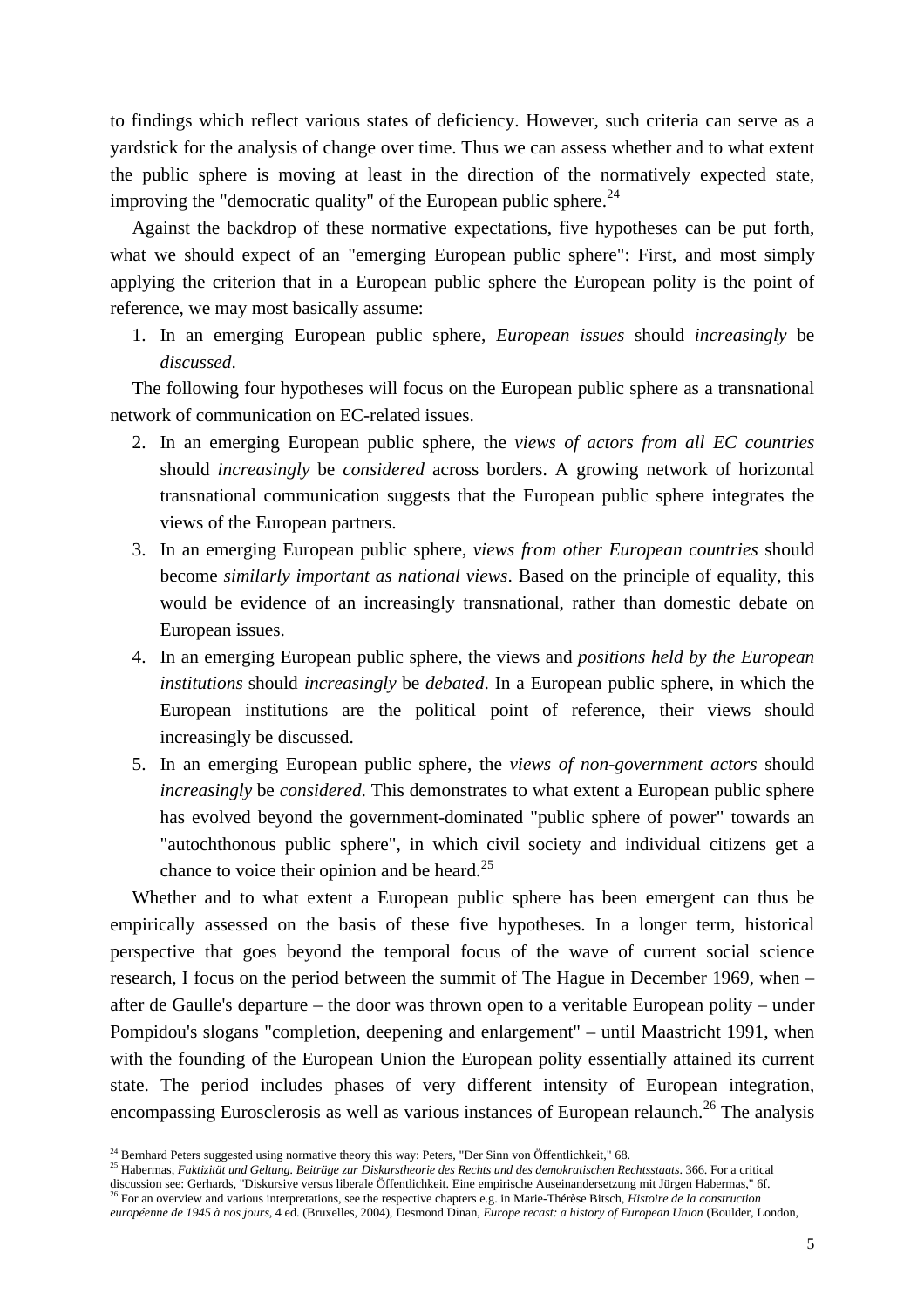of transnational communication in the European public sphere is based on the comment, analysis and opinion pieces in British, German and French quality newspapers. Two newspapers were selected to cover a conservative and a left-leaning newspaper, namely: the *Guardian* and the *Daily Telegraph*, *Süddeutsche Zeitung* and *Frankfurter Allgemeine*, *Le Monde* and *Le Figaro*. Two weeks of coverage were chosen around the summits of The Hague in 1969, the summit of Paris in 1974, the European Councils of Brussels in 1978, of Luxembourg in 1985 and of Maastricht in 1991. The following table provides an overview of the main results, the exact dates and the period of study.

| Place - Year - Presidency | <b>Main results</b>                                                                                                            | <b>Date</b>                | Period of study              |
|---------------------------|--------------------------------------------------------------------------------------------------------------------------------|----------------------------|------------------------------|
| The Haque 1969, NL        | F accepts UK membership,<br>agreement on "own<br>resources", completion,<br>deepening, enlargement                             | Mon. 1 and Tue. 2/12/1969  | Mon. 24/11/ - Sat. 6/12/1969 |
| Paris 1974, F             | Introduction of European<br>Councils, direct EP elections,<br>regional fund, Tindemans-<br>Report commissioned                 | Mon. 9 and Tue. 10/12/1974 | Mon. 2/12/ - Sat. 14/12/1974 |
| Brussels 1978, D          | Decision to introduce<br>European Monetary System,<br>commission for the<br>preparation of the institutions<br>for enlargement | Mon. 4 and Tue. 5/12/1978  | Mon. 27/11/ - Sat. 9/12/1978 |
| Luxembourg 1985, LU       | Agreement on Single<br>European Act - achievement<br>of the Common Market by<br>1992                                           | Mon. 2 and Wed. 4/12/1985  | Mon. 25/11/ - Sat. 7/12/1985 |
| Maastricht 1991, NL       | Agreement on Maastricht<br>treaty: Economic and<br>Monetary Union, European<br>Union.                                          | Mon. 9 and Tue. 10/12/1991 | Mon. 2/12/ - Sat. 14/12/1991 |

| Table 1: Important European summit conferences 1969-1991 |  |  |  |
|----------------------------------------------------------|--|--|--|
|----------------------------------------------------------|--|--|--|

These important and politically consequential summits were selected as recurrent, comparable events, in which a similar ensemble of actors was present and played an important political role. Given the event-driven nature of attention to European politics, it is thus possible to capture the focal points of the debate on European issue in the respective time period. Because these focal points are not randomly and evenly distributed over time, sampling involves the risk of a selection bias, which renders the data incomparable over time. $27$ 

While the amount of discussion on European affairs (hypothesis 1) can simply be assessed by counting the number of comment pieces dealing with EC issues, transnational communication (hypothesis 2-5) is more difficult to examine. One possible approach is the study of *transnational references.* Based on the idea that transnational discourse in the media takes place, wherever writers in the newspaper discuss views from abroad, Andreas Wimmel suggested to study "discursive references". He defines "discursive references" as incidences where writers (of opinion pieces) present actors' views and positions and discuss these views

<sup>2004),</sup> Franz Knipping, *Rom, 25. März 1957: die Einigung Europas* (München, 2004). See also: Jan-Henrik Meyer, "Postwar European Integration. Europe Recast? Review Essay," *Historische Literatur* 4 (2006).

<sup>&</sup>lt;sup>27</sup> Sampling has been used e.g. by Sifft et al., "Segmented Europeanization: Exploring the Legitimacy of the European Union from a Public Discourse Perspective."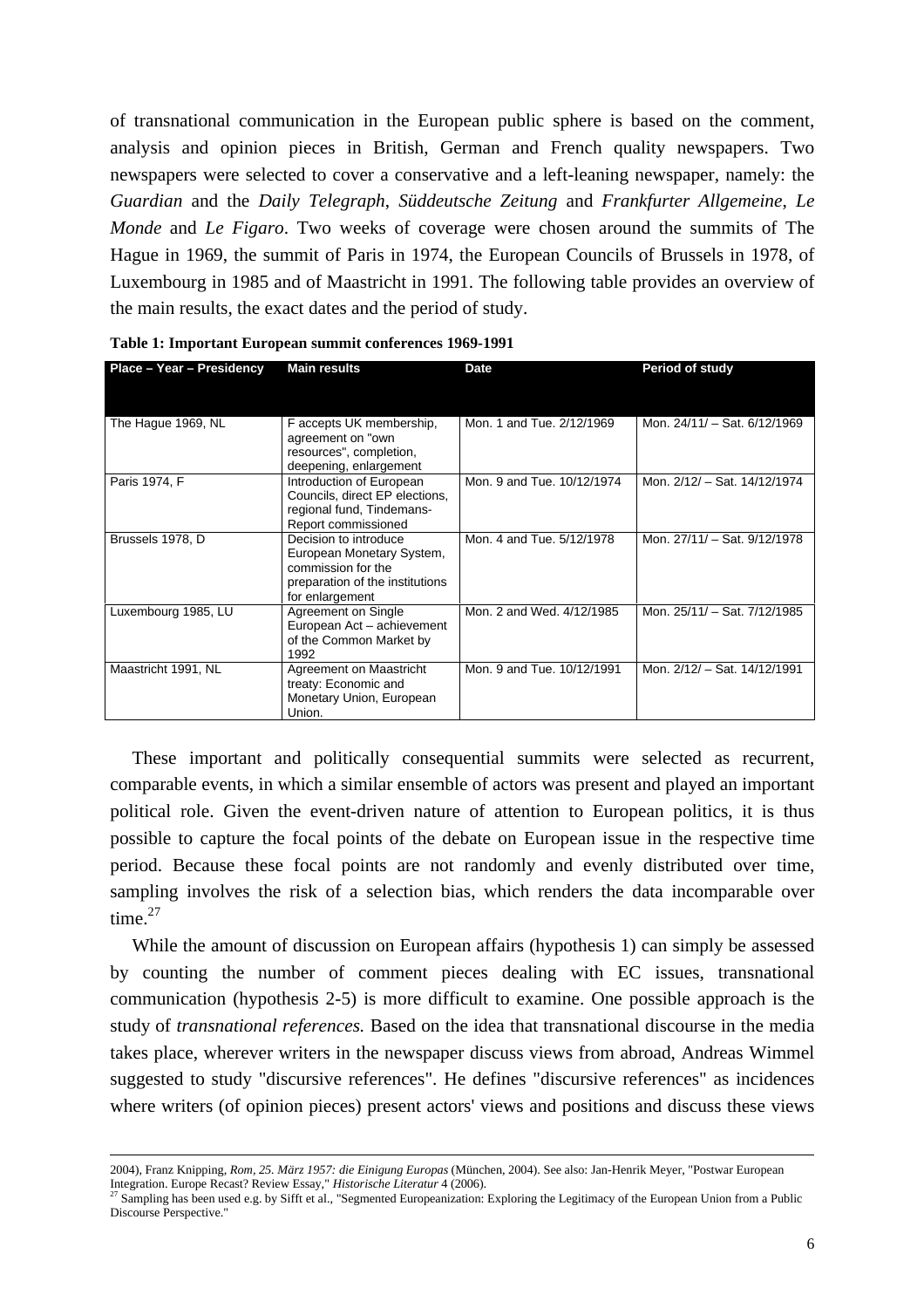thereafter – voicing a positive, negative or inconclusive opinion.<sup>28</sup> In a similar way, I will consider whose views and positions are discussed in the commentary, distinguishing between domestic (or national), European and transnational references, that is references to national actors from the newspaper's home country, references to actors from EC institutions and references to actors from other European countries. For the discussion of hypotheses 2 and 3, I will not distinguish between government and non-government actors, but focus on the nationality of the actors, because, in fact, only a very small minority of references does not refer to government actors.<sup>29</sup> With respect to hypothesis 4, I distinguish between the different European-level institutions, namely the intergovernmental Council, the supranational Commission, the European Parliament and the European Court of Justice. Moreover, in order to address the fifth hypothesis, I will distinguish between different kinds of non-government actors for each country and the European level: (1) central banks (which are independent actors in some countries at the time), (2) parliaments, (3) courts, (4) political parties. While these groups comprise actors from the institutions at the centre of political decision-making, a second set of actors can be assumed to be slightly more distant from the political centre: (5) Civil society associations – including farmer's associations, labour unions, the church(es), or the European movement –,  $(6)$  business groups – including employers' association and industry  $-$  , (7) media and journalists, (8) individuals, most of them experts, and (9) public opinion, based on polls, which is frequently mentioned and treated as the voice of an important political actor by the journalists.

What does the empirical evidence suggest: Has there been a development towards the emergence of a European public sphere? In the following, the five hypotheses will be considered in turn.

<sup>&</sup>lt;sup>28</sup> For a similar approach see: Andreas Wimmel, "Transnationale Diskurse. Zur Analyse politischer Kommunikation in der europäischen Medienöffentlichkeit," *Zeitschrift für Internationale Beziehungen* 11 (2004): 14-16.

<sup>29</sup> Of course, it is highly expectable to find references and discursive evaluation of views from government actors from abroad in the commentary about summits, just as in international news and commentary on international affairs, the position of the negotiation partner is evaluated and discussed. However, the goal in this study is to assess change over time, considering whether the development we observe points in the direction expected.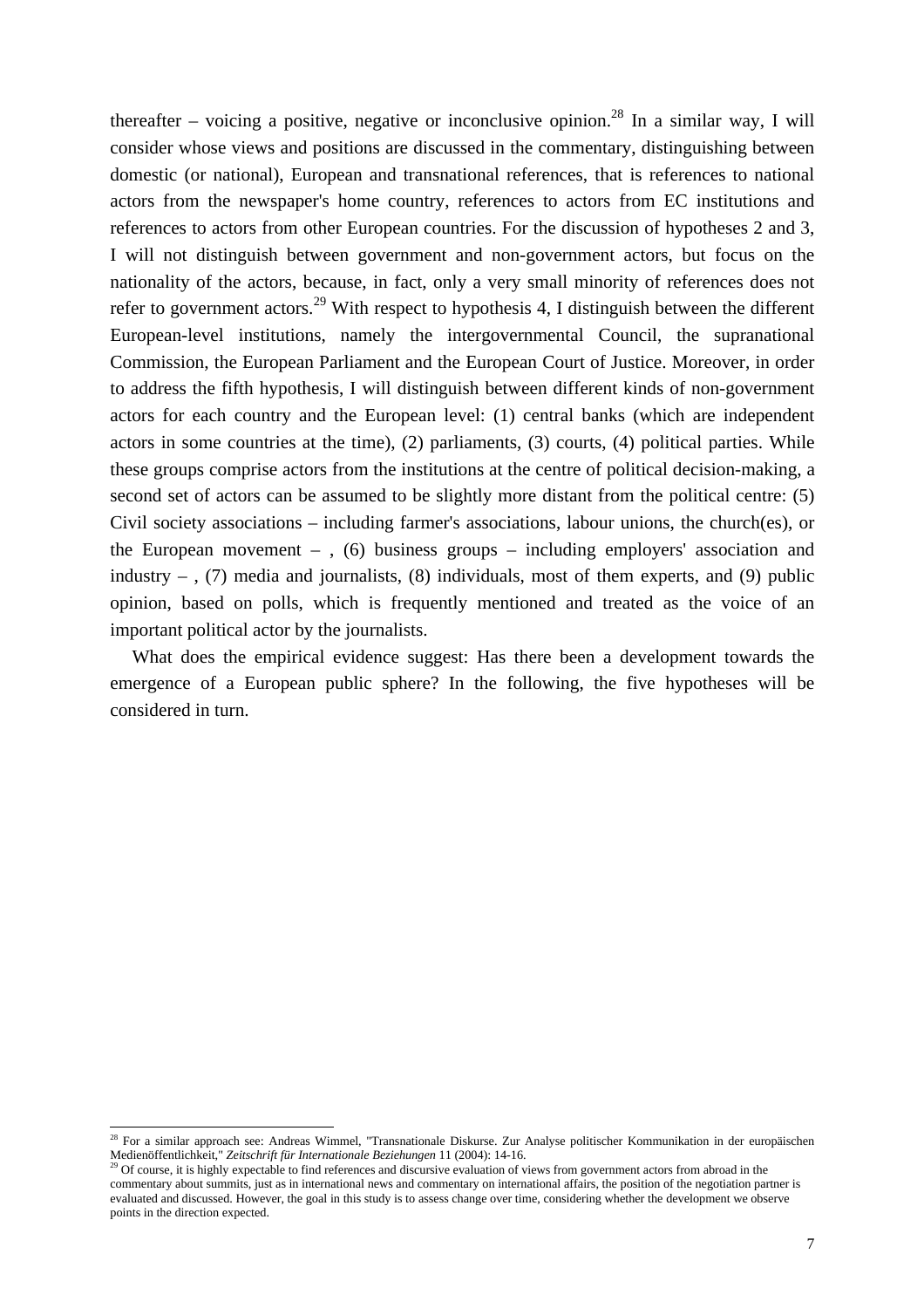# **3. Empirical evidence**

 $\overline{a}$ 

*1. In an emerging European public sphere, European issues should increasingly be discussed.*

This first hypothesis relates to the definition of a political European public sphere as the arena of communication in which *the EC is the institutional point of reference*. Applying this definition, I select the empirical base for the further analysis of the network of transnational communication on European affairs. Whether EC issues have increasingly be discussed, can be assessed by simply counting the number of comment and analysis pieces which deal with European affairs.<sup>30</sup> The following graph demonstrates, how the number of comment and analysis pieces on European issues has evolved.



**Chart 1 Number of comment and analysis pieces dealing with EC affairs around EC summits 1969-1991**

The number of comment pieces on European issues has increased drastically from 83 pieces (across all newspapers) around the summit of The Hague in 1969 to 211 pieces around Maastricht. However, growth is not linear. In 1974, the number of EC-related comment pieces is only at 74, while the total has grown to 103 pieces in 1978. The drastic collapse of the amount of debate in the context of the agreement on the Single European Act to a mere 33 comment pieces is all the more puzzling, when juxtaposed to the drastic increase at Maastricht.<sup>31</sup> At the same time, the newspapers essentially essentially agreed on which summits are more worthy of comment, and which are less so. Between newspapers, there are differences in the amount of commentary. The German newspapers, in particular, *Süddeutsche Zeitung*, tend to comment less frequently on European issues than French and increasingly also British newspapers. Newspapers' interest in commenting on European

<sup>&</sup>lt;sup>30</sup> I included those comment and analysis pieces, which cover the institutions, policies, politics and political actors of the EC, or deal with European integration (namely EC integration) as a process or problem in the headlines or the first paragraph.

<sup>&</sup>lt;sup>31</sup> An attempt at explaining this development has been undertaken in: Jan-Henrik Meyer, "The Fall and Rise of the European Public Sphere. Path dependent responses to European Integration," in *Dialogo sull'Europa Vol. III*, ed. Federica Di Sarcina, Laura Grazi, and Laura Scichilone (Florence, forthcoming 2008).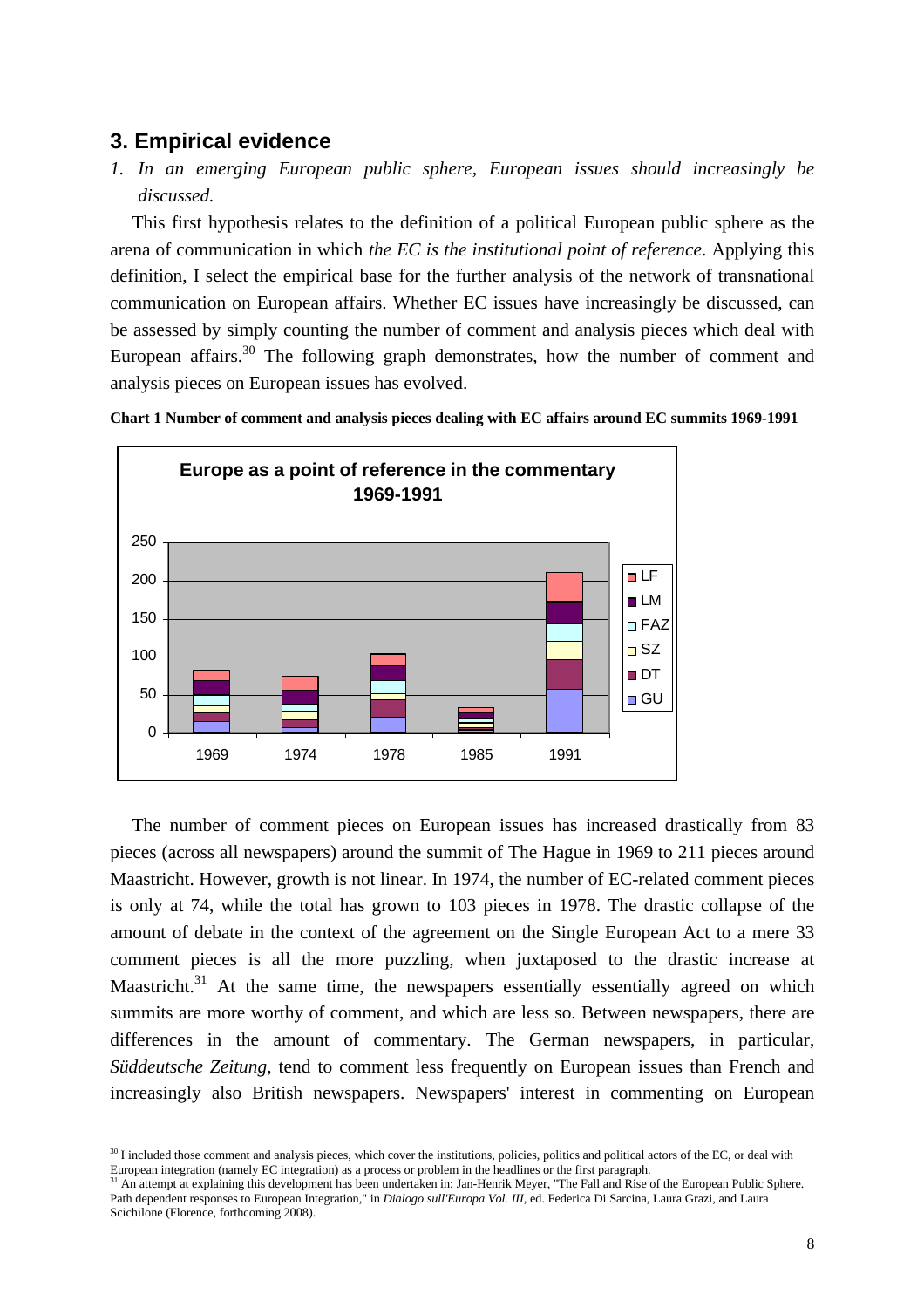affairs is subject to change. While until 1985, among the French newspapers, Le Monde has commented more frequently on European affairs, in 1991, it is Le Figaro. However, whereas these differences are clear and visible, they are only differences in degree. All in all, the amount of newspaper commentary points towards the emergence of a European public sphere, in which EC affairs are increasingly discussed. However, this development is not a linear one. The substantial amount of EC commentary at important summits in the 1970s, but also the low level of discussion of EC affairs right at the beginning of the relaunch of European integration with the Single European Act should be noted. These observations are a necessary base for the subsequent discussion, which focuses on the European public sphere as an *emerging network of transnational communication*.

## *2. In an emerging European public sphere, the views of actors from all EC countries should increasingly be considered across borders.*

This hypothesis can be broken down into a number of questions: First, is the number of transnational references growing over time? Secondly, are the European countries being referred to similarly frequently? Thirdly, does the number of countries referred to increase in line with the successive enlargement?

|                                                            | 1969             | <b>PI974</b> | 1978 | 1985  | 1991 |
|------------------------------------------------------------|------------------|--------------|------|-------|------|
| Transnational references                                   | 108              | 59           | 94   |       | 1741 |
| No. of transnational references<br>/ no. of comment pieces | .30 <sub>l</sub> | 0,80         | 0.91 | 1.12. | 0.82 |

**Table 2 Development of the total number of transnational references in the commentary**

First, the table above indicates that – along with the number of comments on European affairs – the total number of transnational references increased from 108 in 1969 to 174 in 1991. However, the increase was not linear. Declining to 59 transnational references in 1974, the number recovered to 94 in 1978, only to fall to 37 in 1985. Nevertheless, if we put the number of transnational references in proportion to the growing number of comment pieces on European integration, we can observe that there is a relative decline from the maximum of 1.3 transnational references per comment piece in 1969 to 0.8 in 1974, followed by a small increase in 1978 to 0.91. The European relaunch of the Single European Act in 1985 was accompanied by a substantial rebound of the share of transnational references of 1.12 per commentary. However, at Maastricht 1991, the share has shrunk back to 0.82. Hence, while we observe an absolute increase in transnational references, there is a substantial relative decline, in particular, when juxtaposing The Hague – at the beginning of the period of study – to Maastricht – at the end of it.

Secondly, the following graph – which presents the number of transnational references to the different EC countries as a share of the total number of comment pieces at the respective summit – shows the differences in the share of transnational references to the different countries.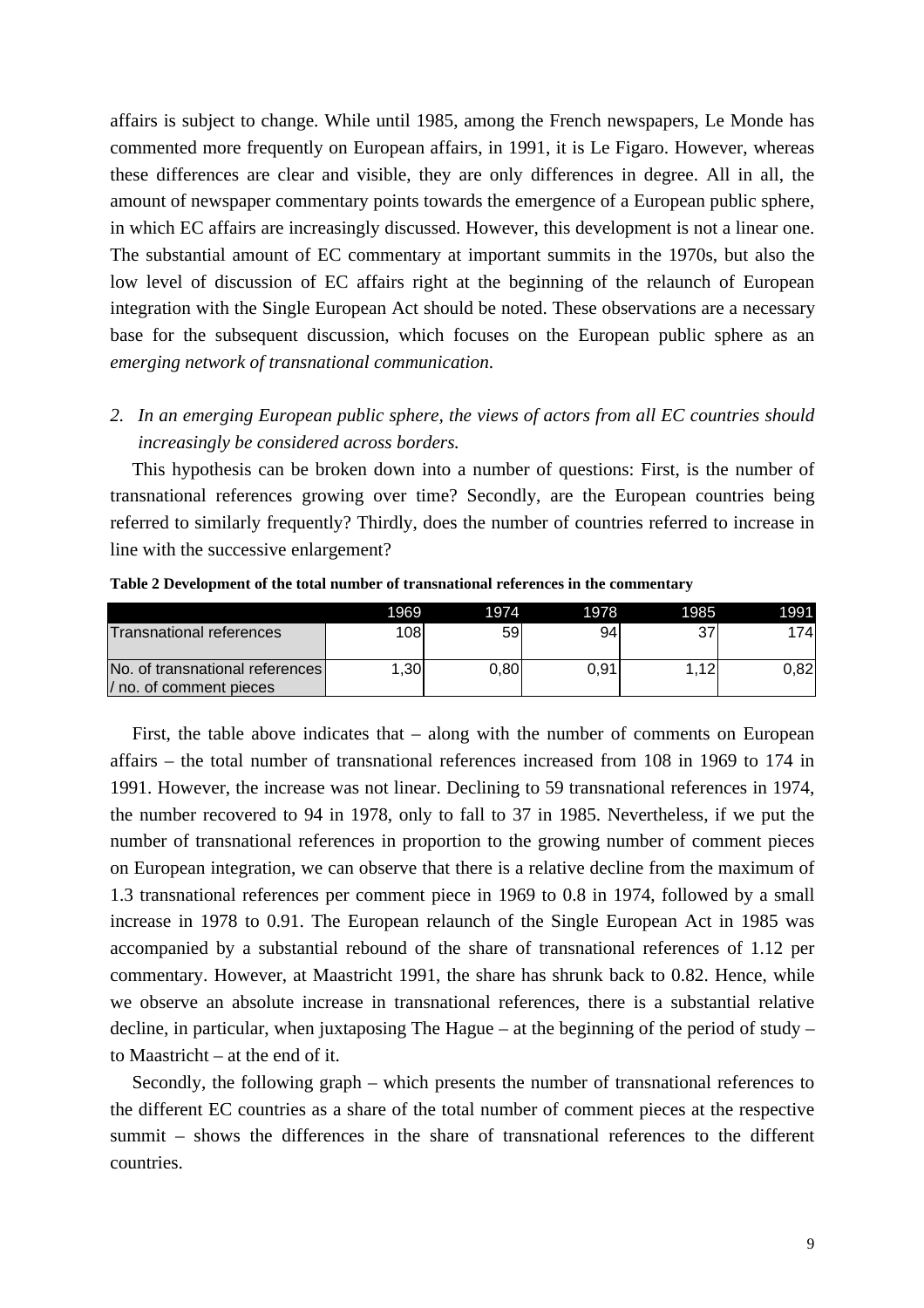**Chart 2 Transnational references to EC countries – transnational references to the respective countries divided by no. of comment pieces per summit**



Instead of an equal transnational awareness across borders, the graph demonstrates the great *asymmetry* of attention between the big and powerful and the small countries. While French and German, and increasingly also British actors' views are considered in around 30 % of the comment pieces on EC affairs, attention to the positions of the smaller and politically less potent countries is on average found only in less then 10 % of the articles. Views from Italy, which is a large country judging by its population size and its economy, are discussed substantially less frequently than views from the "Big Three". Its position seems to be of intermediate importance to the commentators. However, by 1991, Italy is found among the political dwarfs, with less then ten per cent of the comment pieces containing references to Italy.

However, over time, among the three big and politically important countries there seems to be *convergence* with respect to the share of comment pieces referring to them. In 1969, three quarters of the articles discussed the French position, and more than half of them the German position, while British views were only treated in about 20 % of the French and German comment pieces. In 1969 transnational references largely focused on President Pompidou – emerging from the shadow of de Gaulle, who had repeatedly affirmed the pivotal French position within the EC as the decisive veto-player – and new German Chancellor Brandt as the key actors. However, from 1974 onwards the share of references to British, German and French views converges slightly below 30 per cent. Transnational references hence mirror the changes wrought by the entry of Britain in the EC. Still, the entry of other big countries – like Spain in 1986 – has not led to a similar increase in the level of transnational references. From the vantage point of British, German and French journalists, the Franco-German axis has been replaced by a *directoire* of three core actors, whose views require attention and need to be discussed.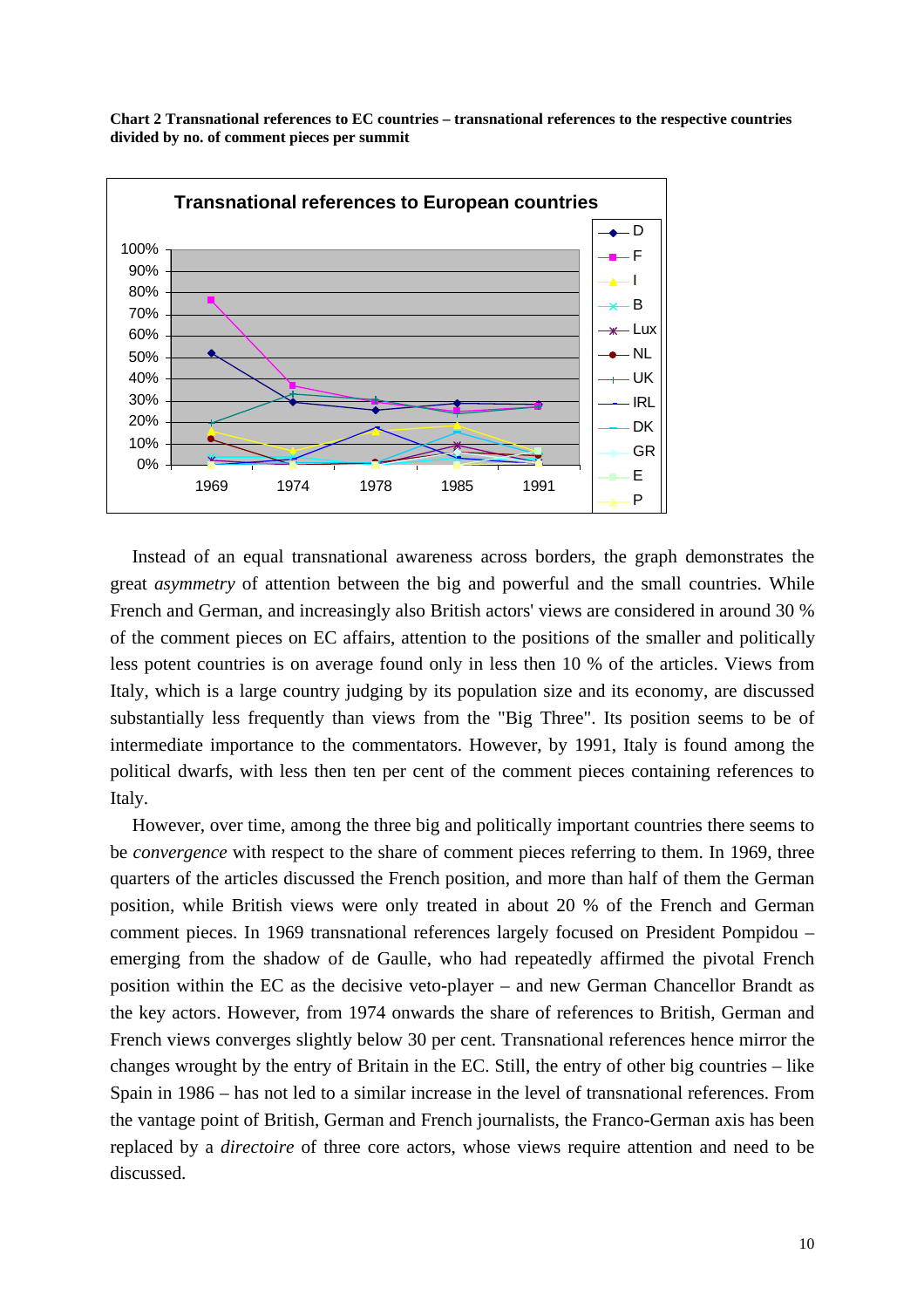Besides such apparently structural changes<sup>32</sup> with respect to the large members – the context of the events seems to matter for transnational references to the smaller countries in particular. Politically less decisive countries appear more prominently, whenever decisions are taken which affect them or a shaped by them: In 1969, the larger share of transnational references to Italy is due to Italy's demand for agricultural compensation on the fruit market. The greater prominence of the Netherlands is due to the role of the Dutch Presidency as a mediator. In 1978, Italy and Ireland appear as *demandeurs* for financial aid in compensation for the rigours of EMS membership. Particularly in the British press, Ireland is treated as the counterexample of the British governments' position not to join the EMS. In 1985, the French and British newspapers discuss Danish scepticism concerning institutional reform more extensively.

Thirdly, despite the great asymmetry between big and small states, the number of countries referred to in transnational references has increased in line with the successive enlargements of the EC, as the following graph indicates. It shows the share of EC countries addressed with transnational references.



**Chart 3 Share of EC countries addressed by way of transnational references**

On average across the six newspapers, the proportion of the original Six states covered by transnational references in 1969 was 72 per cent. After enlargement to nine member states, at the summit of Paris in 1974, this value declined to a mere half of the member states (48 %). The share increased to 59 % in 1978 and remained roughly stable at 57 % of the then ten member states in 1985. Despite enlargement to twelve member states, the share of countries covered by way of transnational references increased to two thirds (65 %) in 1991, that is to only slightly below the level of 1969. Comparing between papers, there is no clear pattern as to whether some newspapers tend to address a narrower or a broader range of EC members in their commentary. However, we can observe the bilateral discursive integration of Britain via transnational references after it entered the EC. Not only are British actors' views increasingly

 $32$  Whether these changes are in fact structural is difficult to reliably confirm on the basis of the limited data of this study.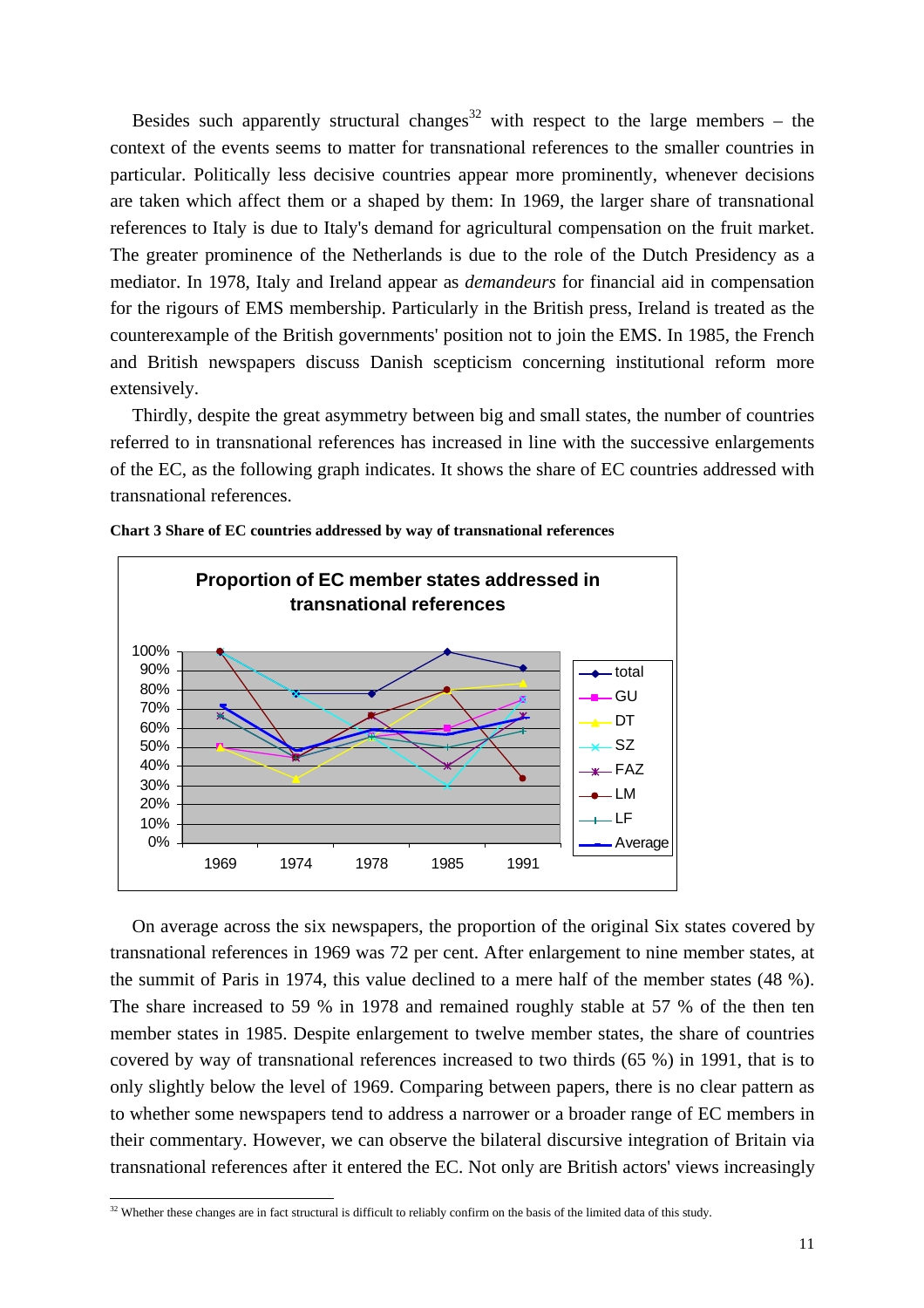referred to in German and French newspapers, but British newspapers also address an ever larger share of EC member states in their transnational references after 1974. In 1985 and 1991 the scope of their transnational references to EC members even surpasses the average of the six newspapers.

Three conclusions can be drawn. First, while the absolute number of transnational references is growing – even though not in a linear fashion – between 1969 and 1991, in relative terms it is declining substantially. In 1969 and similarly also in 1985, the ratio of transnational references to comment pieces was substantially higher than in 1991. Secondly, there is a great asymmetry in the number and share of transnational references to the UK, Germany and France on the one hand, and the other countries on the other. After entering the EC in 1969, the shares of transnational references to Britain, Germany and France are converging at a similarly high level. Thirdly, the number of countries addressed by means of transnational references growth roughly in line with the successive enlargements. While more than 70 % of the original Six had been covered – on average – by transnational references in 1969, after an intermittent decline, the figure grew back to two thirds of the twelve member states in 1991. Does the decrease of the proportion of transnational references over time imply a growing domestication of the debate on European affairs, rather than the evolution of the European public sphere as a transnational network of communication?

*3. In an emerging European public sphere, views from other European countries should become similarly important as national views.*

To what extent views of the European partners are similar in importance to views of domestic actors can be elicited by comparing the share of transnational references to the most important addressees Britain, Germany and France to the respective proportion of domestic references. This indicate whether national media and fellow European media perceive the views of actors from that country similarly worth discussing.



**Chart 4 National/domestic vs. transnational references to British, German and French actors**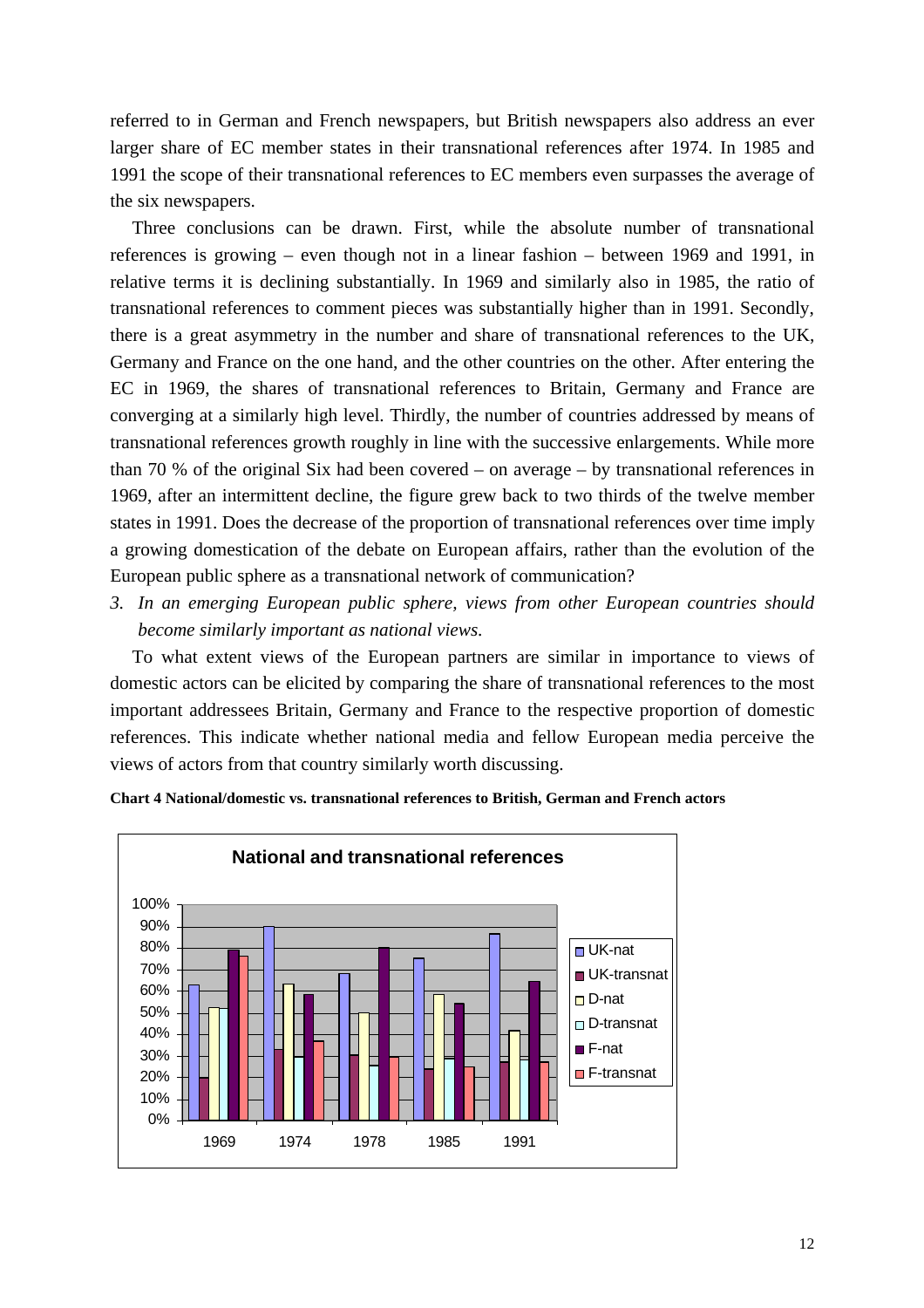Only the summit of The Hague comes close to the ideal of a European public sphere in which national and transnational references are of equal magnitude. However, this only holds true for German and French actors, for which the proportion of transnational and domestic references is similar. The dominance of French and German political actors at that summit and their central importance for the partners may explain this apparently exceptional situation. As Britain is not yet a member, and thus not a decisive player, but rather the object of debate, references to British views are at a relatively low level. In particular, this regards transnational references. But also the national ones are at the lowest level of all summits. At all the ensuing summits, the share of national references is at least by twenty percentage points higher than the proportion of transnational ones. The only exception are references to Germany around the summit of Maastricht: In 1991, the transnational references to German actors are found in 28 % of the French and British comment pieces, while in 42 % of the German commentary there are references to German domestic actors. Most of this attention is probably due to the important role Germany plays in the negotiations on EMU. However, also at earlier summits, domestic references by German newspapers were at a lower level – namely between 50 % (1978) and 63 % (1974) – than domestic references in the commentary elsewhere. Particularly in the British newspapers, domestic references regularly account for between 63 % (1969) and 89 % (1974). National references to France take a middle ground, surpassing the British level only in 1969 and 1978, when the founding of the EMS was accompanied by a vibrant domestic debate on EC affairs and the start of the campaign for the European Parliament elections.

All in all, attention to British actors seems to be furthest away from the ideal of equal attention to within and beyond borders. This is not least due to the high level of domestic references in British newspapers. Attention to Germany is slightly closer to the ideal of equality between transnational and domestic references. Apparently, it is even moving closer to the ideal in 1991, in part because German newspapers focus less on domestic actors, but also because Germany is a pivotal player at Maastricht. Conversely, in the British and French case, the difference between the level of domestic and transnational references has increased in 1991, particularly due to a growing level of domestic references. Hence, on this – admittedly very demanding – indicator, there is little evidence of an emerging European public sphere. By this standard, in 1969 the European public sphere was closer to the ideal. Apparently, the network of communication has become more domestic, rather than transnational. While in the last two sections I considered horizontal transnational references to national actors, I will now look at vertical transnational references to actors from the European institutions.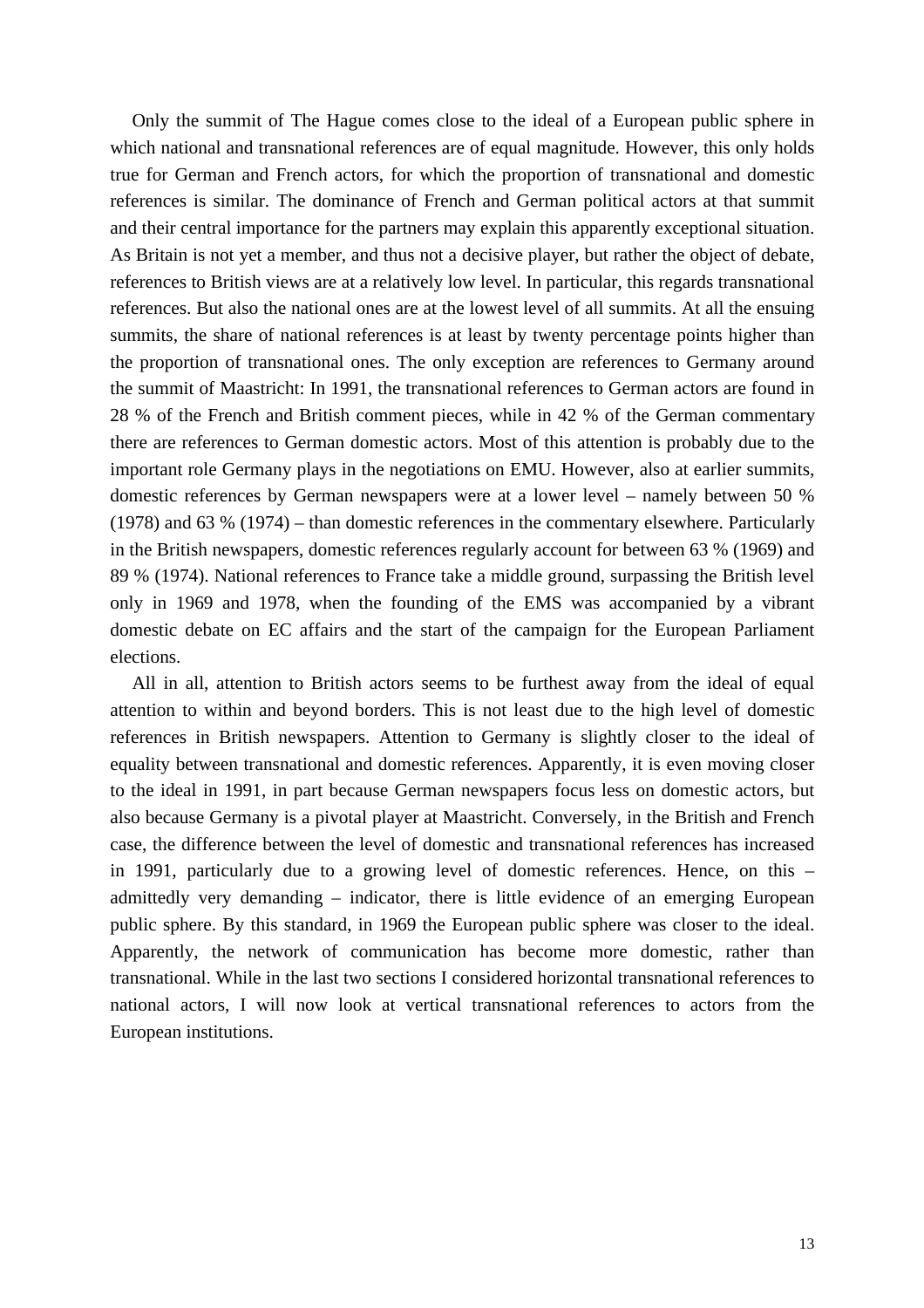## *4. In an emerging European public sphere, the views and positions held by the European institutions should increasingly be debated.*

European references may point to the views of the intergovernmental European Council (respectively the governments assembled at the summit, however, acting as an EC institution, or the Council of Ministers), the supranational European Commission, the European Parliament, and the European Court of Justice. Taking all European references together, the following table presents findings that are similar to the ones for transnational references, namely numerical growth, coinciding with relative decline.

|                                               | 1969  | 1974 | 1978 | 1985 | 1991 |
|-----------------------------------------------|-------|------|------|------|------|
| total European references                     | 73    | 36   | 35   | 26   | 105  |
| European references / no.of<br>comment pieces | 0.881 | 0.49 | 0.34 | 0.79 | 0.50 |

**Table 3 Development of the total number of European references in the commentary**

The number of European references shrunk drastically from 73 in 1969 to 36 in 1974, remaining at that level with 35 in 1978 and 26 in 1985. Only in 1991 – in the face of a vast increase in the number of comment pieces – the number surpassed the level of 1969 with 105 European references in 1991. However, in relative terms this amounts to a steep decline from 0.88 European references per comment piece in 1969 to a mere 0.5 in 1991. In between, only in 1985, the share came closer to the 1969 level with 0.79. In 1974 (0.49) and in particular in 1978, the relative level of European references was at its lowest with only a third of the comment pieces containing a reference to a European institution. This reflects the intergovernmental focus and the national leadership in the negotiations about the European Monetary System in 1978. In 1985 and 1969 in particular, journalists took note of the Commission initiatives and the view of the Council as a collective. This becomes apparent in the following graph, that shows, which European institutions' views are considered in the commentary.

Similar to the case of transnational references, there is also an *asymmetry* between the different institutions. Not surprisingly, as I chose the intergovernmental summits for the case studies, references to the summit, namely the collective of the governments, the European Council or the Council of Ministers, account for the largest share of European references. The supranational Commission comes second at all summits except for in 1978, when the European Parliament is referred to more frequently. The European Court of Justice is only rarely referred to.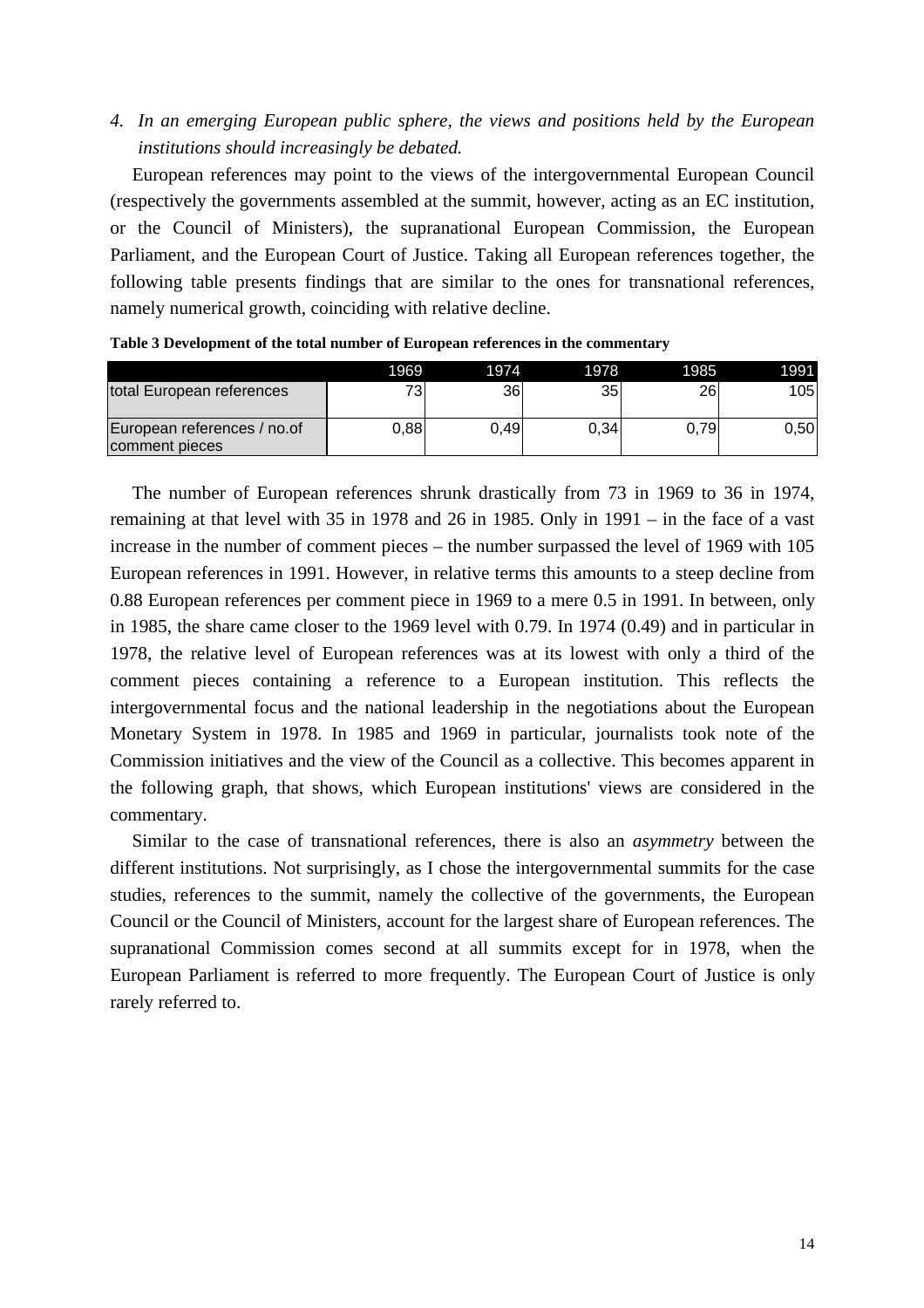

**Chart 5 European references – references to the respective institutions as share of all comment pieces**

Considering the development over time, the share of references to the Council as a collective has decreased from 57 % of the comment pieces in 1969 to 39 % in 1974 and to its lowest point of only 27% in 1978. Only rising slightly from this level, the share grew back to a third in 1985 and 1991. References to the Commission were also relatively frequent at The Hague at 28 %, when the Commission's proposals concerning agriculture, in particular the Mansholt plan were discussed.<sup>33</sup> In 1974, the Commission was referred to in only 7% of the comment pieces, and a mere 2 % in 1978. With Europe's relaunch, in 1985 the share of references to the Commission even rose back to the level of references to the Council, however, declining to 14 % – albeit not back to the low level of the 1970s. The level of references to the Commission reflect the changing role of the Commission – in particular its relative marginalisation in the 1970, and its pivotal role in the relaunch from the mid-1980s. As the case studies are limited to the debate around the summits, the level of references to the European Parliament (EP) is low, however, the share is steadily increasing from a mere 2% in 1969, to 3 % in 1974 and 6 % in 1978, at the eve of the first direct elections. In 1985, references to the second directly elected EP could be found in 6 % of the comment pieces. In the context of Maastricht, MEP's views received relatively less attention, the share declined to 3%, even though this meant an increase in the absolute number of references. The European Court of Justice is only occasionally referred to: In 1% of the comments in 1969 and 1978, and in 6% in 1985, while there are no references at the other summits. Except for the references to the European Council, which can be found across all newspapers – except for the *Daily Telegraph* in 1985, not all newspapers contain references to the other institutions: References to the Commission can be found in all newspapers in 1969, in 4 (out of six) in 1974, in only one in 1978, in all of them again in 1985, but only in five in 1991. For the EP

<sup>&</sup>lt;sup>33</sup> Cf: Guido Thiemeyer, "The Mansholt Plan, the definite Financing of the Common Agricultural Policy and the Enlargement of the Community, 1969-1973," in *Beyond the Customs Union: The European Community's Quest for Completion, Deepening and Enlargement, 1969-1975*, ed. Jan van der Harst (Bruxelles, 2007).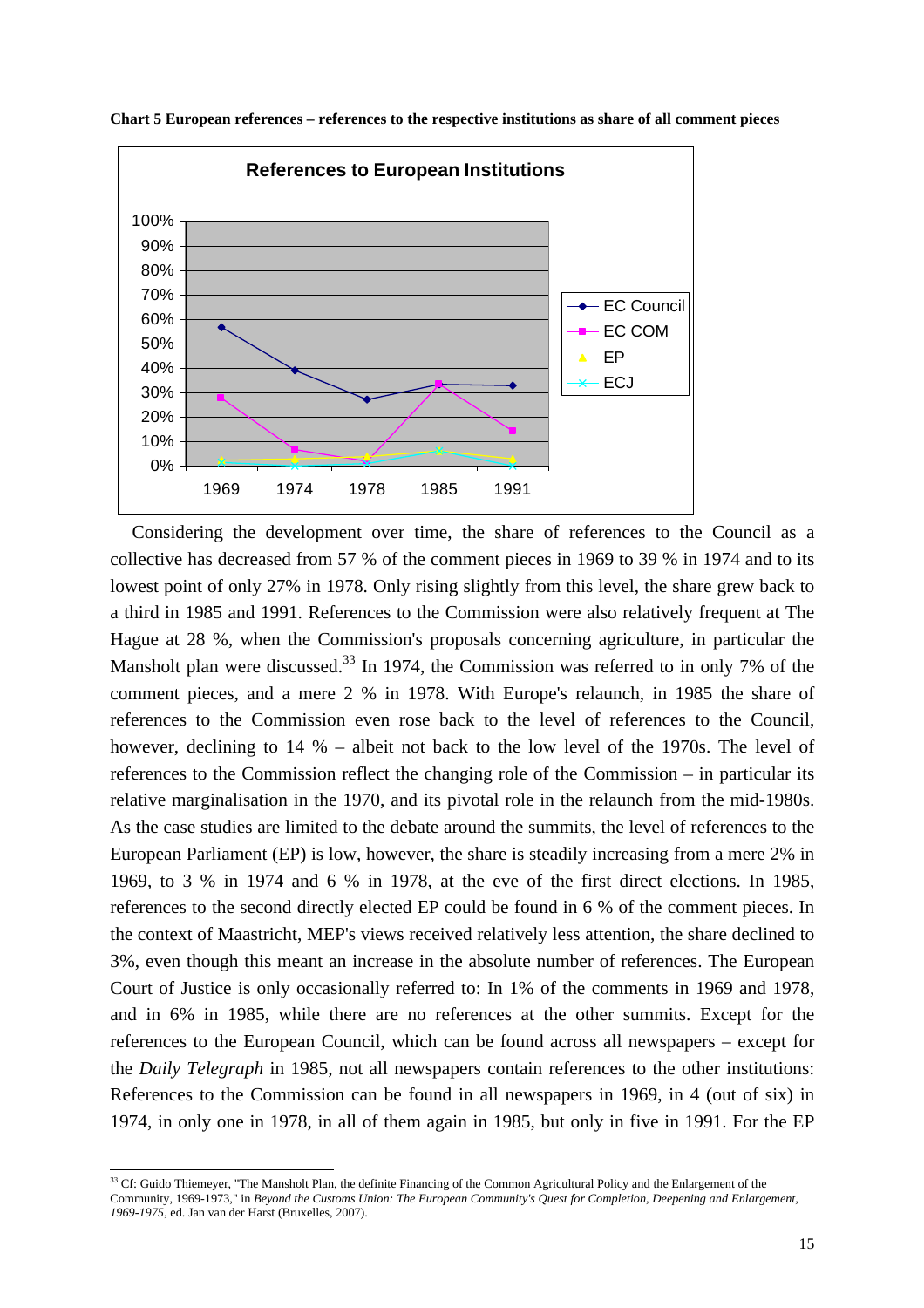and the ECJ, the distribution is even more unequal. References to the EP are present in two newspapers in 1969, one in 1974, two in 1978 and two in 1985. However, even though the share of references declined, five out of six newspapers consider the EP's view in 1991. Commentators make references to the ECJ in one newspaper in 1969, in one in 1978 and in two in 1985, when references to the ECJ are as frequent as to the EP.

All in all, there is some indication for an emerging European public sphere, in which the European institutions are more frequently considered, most importantly in absolute terms in 1991. In relative terms, the share of EC commentary containing references to the European institutions was higher in 1969. Similar to the relative decline in transnational references noted above, this also points to a *domestication* of the debate on European affairs. However, the rise – after a steep decline of both absolute and relative values in the 1970s, when the governments dominated EC policy making – from 1985 is notable. What also points towards an emerging European public sphere, is the increased, more widespread consideration of the European Parliament's views since the direct elections. This is an – albeit relatively weak – indication that commentators have started taking the European representatives more seriously. With a view to democracy and the participation of societal actors in the debate about European politics, what is the evidence of references to non-government actors, particularly to civil society?

*5. In an emerging European public sphere, the views of non-government actors should increasingly be considered.*

Three aspects of references to non-government actors need to be considered: First, has the number and the share of references to non-government actors increased? Secondly, has the pattern of references to non-government actors followed the trend towards a domestication of the debate? Thirdly, which groups of non-government actors are being referred to? Is there a trend towards a diversification of the actors referred to? Is there a shift towards the inclusion of non-institutional actors?

|                                                                | 1969 | 1974            | 1978 | 1985 | 1991 |
|----------------------------------------------------------------|------|-----------------|------|------|------|
| references to non-government<br>lactors                        | 32   | 18 <sub>1</sub> | 46   |      | 91   |
| references to non-government<br>actors / no. of comment pieces | 0,39 | 0.24            | 0.45 | 0.24 | 0.43 |

**Table 4 Development of the total number of references to non-government actors in the commentary**

First, unlike in the case of transnational and European references, between 1969 and 1991 there is an increase both in the number and in the share of comments containing references to non-government actors. While in 1969, a mere 32 references to non-government actors could be found (39%), by 1991 this number tripled to 91 references representing 0.43 references per comment on European affairs. However, in relative terms, this level was slightly surpassed in 1978 with 46 references and 45%, when particularly the political debate on European affairs in France involved a large number of references to French party politicians and the French parliament. In the debate around the summits of 1974 and 1985, in less than a quarter of the comment pieces, the views of non-government actors were considered, with 18 references in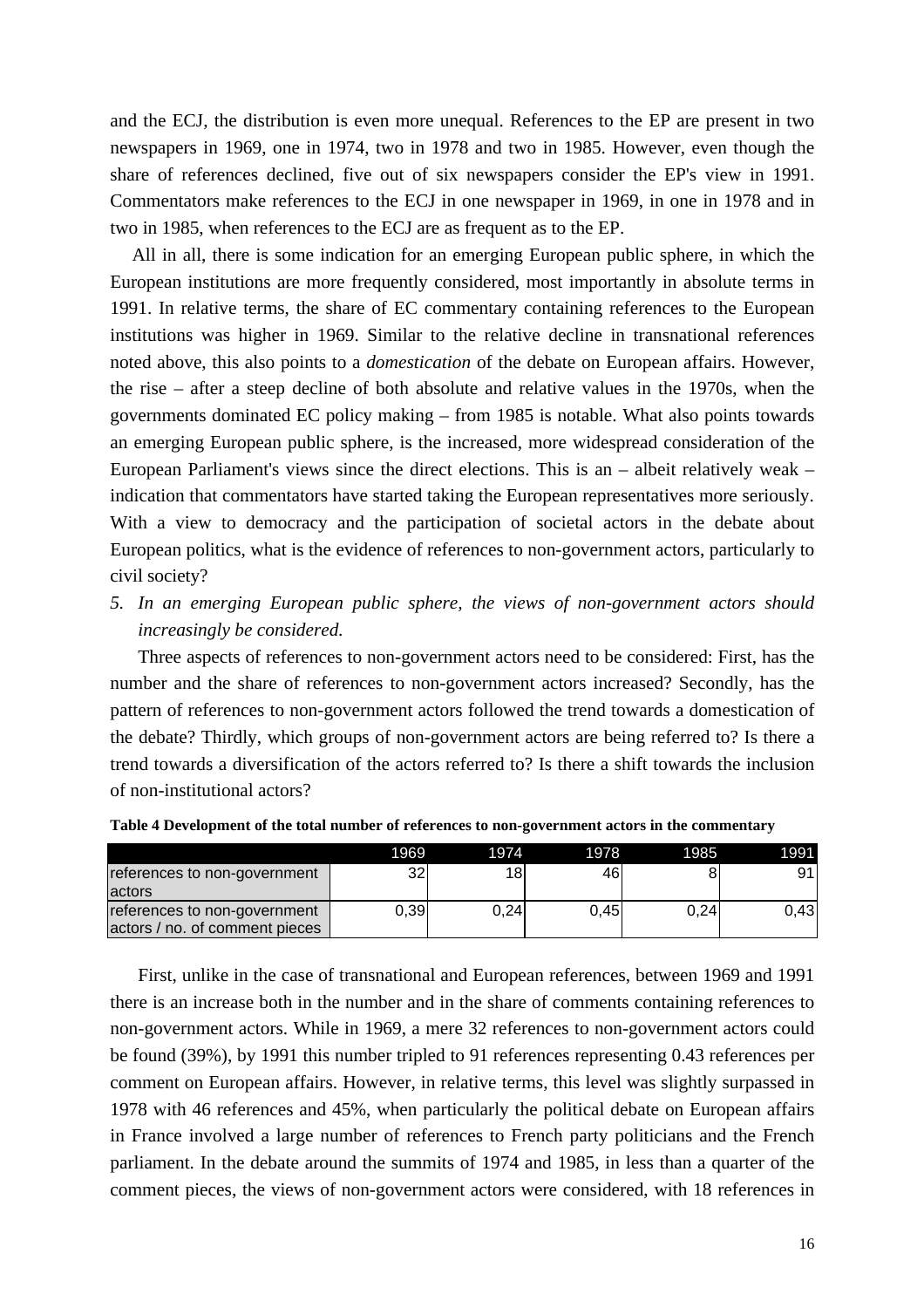1974 and a mere eight in 1985. These findings point to an opening of the debate on European issues towards the consideration on non-government actors views. However, has this shift led to a domestication of the debate?



**Chart 6 Share of comment pieces containing European, transnational and national references 1969-1991**

After 1969, there is a clear trend towards a domestication. While in 1969, the share of references to domestic actors was still at 17%, it grows to 19 % in 1974 and to a peak of 31 % in 1978, when the European Monetary System was debated, and in the European election campaign was kicked off in France. In 1985, the share of domestic references decreases slightly to 21%, but grows back to almost the 1978 peak at 30 %. Considering the higher overall number of comment pieces in 1978 and particularly in 1991, around both summits the commentary reflects important domestic debates involving non-government actors. The trend towards domestication is aggravated by the decline in the share of transnational references to non-government actors. While in 1969, the share of transnational references is still similar to the level of domestic references at 16%, it declines to a mere 4 % in 1974. However, the more intense domestic debate in 1978 is also accompanied by a more notable share of transnational references (12 %). Apparently, the French debate is being observed from elsewhere. In 1991, the level of transnational references at 9 % is clearly inferior to the level of domestic references. Despite a recovery from only 3 % in 1985, the decline vis-à-vis 1969 and 1978 is notable, despite the increase in absolute terms. References to European level non-government actors only account for a very small share of references. The development here is a decline and a rebound at Maastricht: from 6 % in 1969, to 1 % in 1974, 2 % in 1978, nil in 1985 to 4 % in 1991. At Maastricht, in absolute terms, European level non-government actors are increasingly considered. This could be interpreted as an increased awareness for European( level) civil society.

Even if the share of non-governmental references has not grown by 1991 beyond the 1969 level – except for in 1978 – , commentators have referred to an increasing diversity of actors.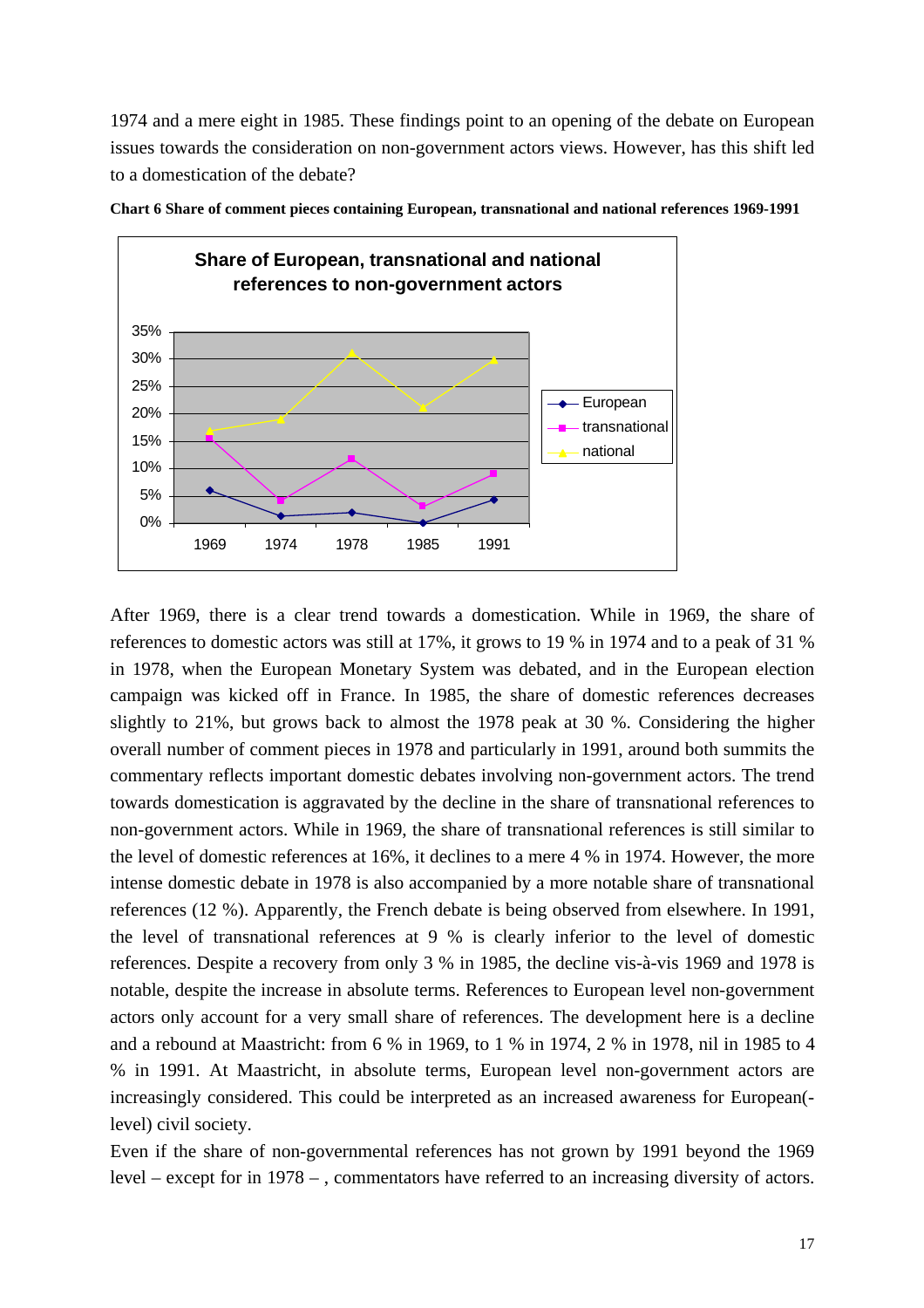The number of different kinds of non-government<sup>34</sup> actors referred to has increased between 1969 and 1991, however, not in a linear fashion. While in 1969, only 14 of the different kinds of actors (such as "French civil society", or "British business") were referred to, this number declined to eight in 1974, but grew back to 18 in 1978. From a mere six different kinds of actors in 1985, there was an increase to 28 kinds of actors referred to in the commentary across the six newspapers in 1991. Hence, the growing awareness for non-government actors in 1978 coincided with a growing diversity of societal and other political actors considered. Which kinds of actors exactly did commentators refer to? Can we observe structural changes in that respect? The following graph presents the absolute number of references to the different kinds of non-government actors, regardless of their nationality.





While in 1969, the largest number of references to non government actors was to civil society (particularly farmers and the European movement meeting in Saarbrücken), public opinion (poll data) and media and journalists, thereafter, in 1974, national parliament and party views were more frequently considered, whereas civil society views became less important. In the context of monetary negotiations in 1978, but also in 1991, the views of the central banks mattered to the commentators. Business and experts' views were more frequently considered in the context of the more economically relevant debates around the Single European Act and particularly Maastricht. At Maastricht, when the number of references to non-government actors of all categories grew drastically, besides parties, business and civil society (particularly labour unions), also media and journalists and – again public opinion – are referred to at a substantial level. Does this diversification also imply a structural change –

 $34$  As explained at the end of part 2, references to non-government actors have been distinguished by nationality and the kinds groups of actors, the first four of which the are arguably related to the state: 1. the central bank, 2. parliament (excluding EP, which is treated in the previous section), 3. court (excluding ECJ which is treated in the previous section), 4. parties 5. civil society and interest groups (incl. farmers, labour unions) 6. business and their associations 7. media and individual journalists 8. individuals and experts 9. public opinion / poll data.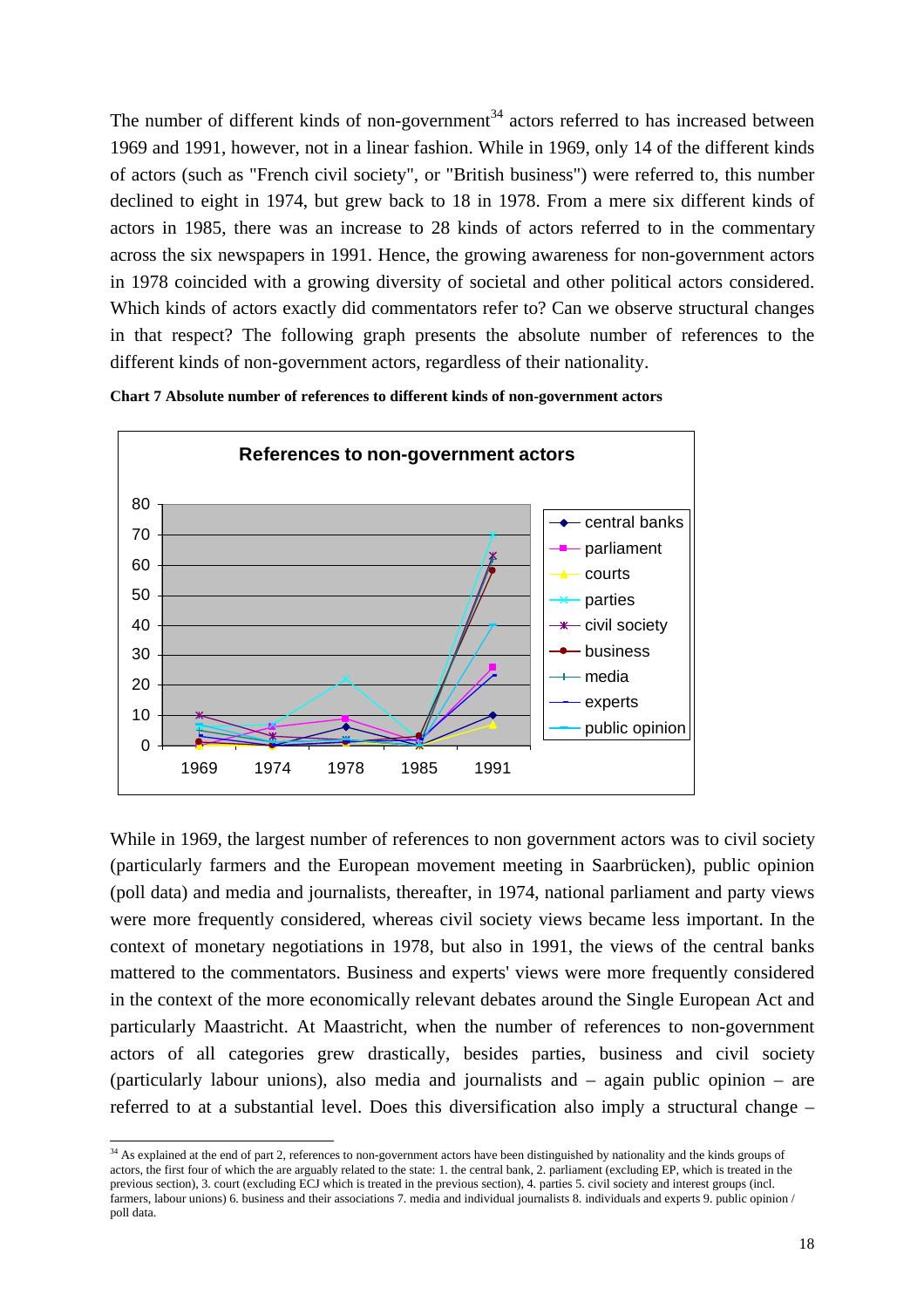from the political institutions (central banks, parliament, court, parties) to the non-institutional actors (civil society, business, media, experts, public opinion)? The following graph juxtaposes these two categories.



**Chart 8 References to non-government actors – political institutions vs. non-institutional actors**

The data in fact indicate structural change, however, not in the linear fashion implied by the idea of an emerging European public sphere. Rather, from 1969, when non-institutional actors were more frequently referred to, this balance shifted in the 1970s. Then, the views of political institutions, most of all parliament and political parties, who were involved in the debate about British renegotiation, the EMS and the imminent EP elections, accounted for the lion's share of the references. With the European relaunch of the 1980s, this changes again. Already in 1985, the number of references to non-institutional actors is substantially higher than the number of references to political institutions. In 1991, this is even more notable, clearly surpassing the level of 1969 in both absolute and relative terms. Hence, if we agree with Habermas that the more peripheral, non-institutional actors' presence in the debate will improve its democratic quality, then this finding should indicate the emergence of an increasingly "democratic" and participatory European public sphere. Also the growing number and share of references to non-government actors, and the diversification point into the direction of an emerging European public sphere. However, the trend towards domestication indicates that the emerging European public sphere as a transnational network of communication is more densely knit at the national than at the transnational level.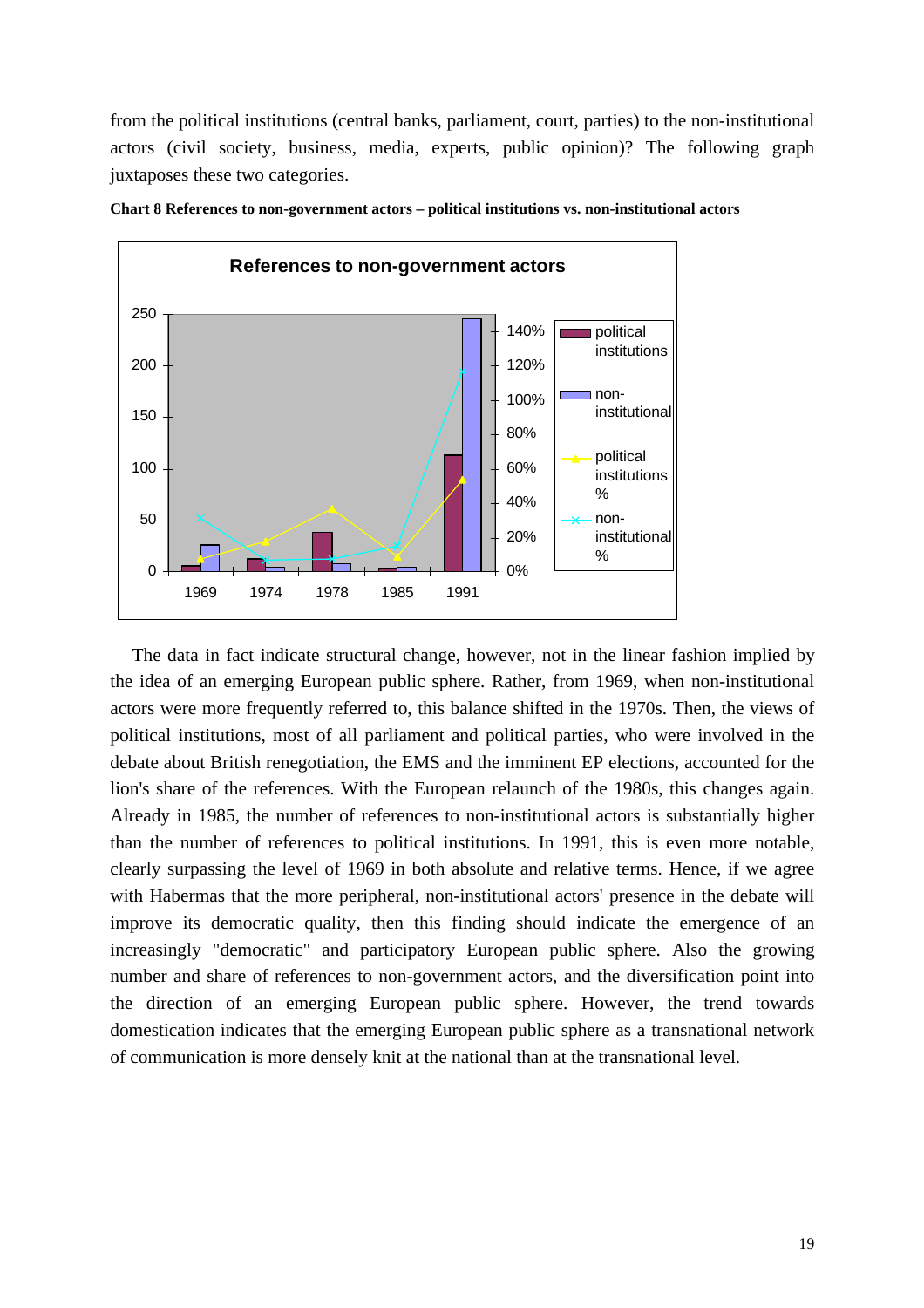#### **4. Conclusion and discussion**

All in all, is there evidence for the emergence of a European public sphere as a transnational network of communication on European affairs? Considering the five hypotheses, we find:

First, across British, German and French quality newspapers, the EC has increasingly become a point of reference. The number of comment pieces on EC affairs around the EC summits has substantially increased from 1969 to 1991, however, not in a linear way, but – astonishingly – with a very low level of debate right at the beginning of the European relaunch of the 1980s in 1985.

Secondly, the evidence of an emerging transnational network of communication is mixed. While in absolute numbers, there is an increase between 1969 and 1991 – not a linear one –, the number of transnational references has not kept pace with the overall increase of commentary on European affairs. There is a great asymmetry in the share of references to EC member states. The lion's share of the references is to British, German and French actors, while the views of other countries are only occasionally considered. However, the network of transnational references expands in line with the successive enlargements.

Thirdly, there is a trend towards domestication, most notably in the British and French newspapers. While in 1969, the share of transnational references is at the same level as of domestic references, from 1974 onwards domestic actors remain substantially more relevant in the debate.

Fourthly, this trend of domestication can also be observed with respect to the references to European institutions. While the number of references to European institutions expands, the share declines from its highest level in 1969 until 1991. However, from 1985 onwards the number of references to the Commission as the core supranational actor and the European Parliament as the European sovereign is growing. This indicates that with Europe's relaunch, its institutions are increasingly, subjected to commentators' scrutiny.

Finally, references to non-government actors – astonishingly frequently present already in 1969 – increase substantially, both in absolute and in relative terms, by 1991, after having been frequently discussed also in 1978. Here, the trend towards domestication is equally visible. While the share of national references increases, the share of transnational and European ones decreases vis-à-vis the 1969 level, (even though in absolute terms this still means an increase). However, there is a diversification in the kinds of actors included in the commentary. Most notably, structural change is taking place twice: Whereas political institutions (parties, parliament actors) dominate the debate in the 1970s, still in 1969 and from 1985 onwards, non-institutional non-government actors account for the larger share and number of non-government references. From a Habermasian perspective, this points to a network of communication of higher democratic quality, which is less dominated by actors from the political centre.

Two major conclusions can be drawn: First, there is some evidence of an emerging European public sphere as an increasingly transnational network of communication. This is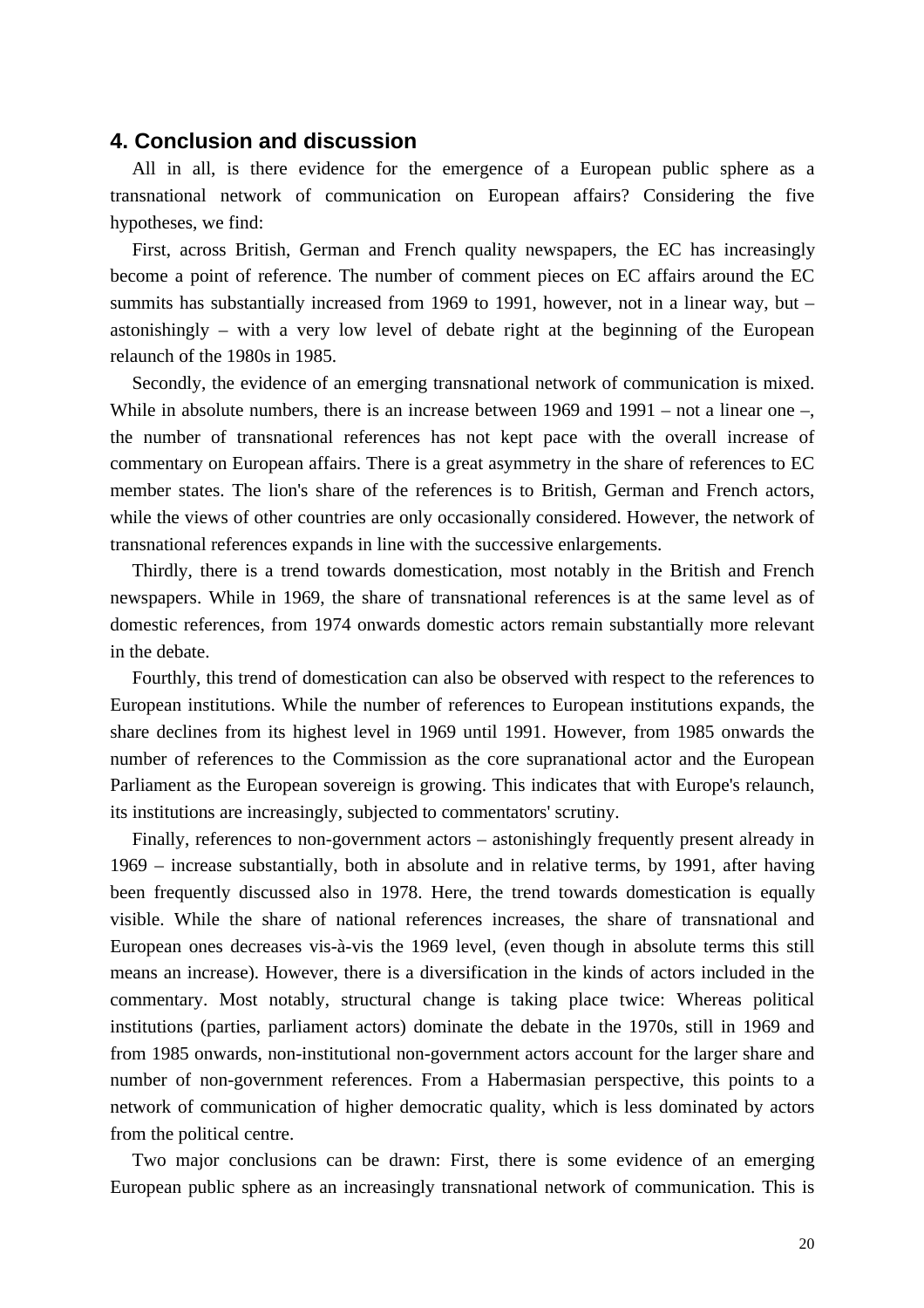characterised by a rising level of transnational exchange, of holding European institutions accountable in the commentary and of a growing awareness of commentators for the views of non-institutional actors on European politics – even if the latter still remain relatively close to the political centre and quite elitist in composition. At the same time, there is a clear trend towards domestication. While the transnational network of communication on European politics expands, it becomes ever more densely knit domestically. This is an ambiguity, which may however be welcome from the perspective of democracy, if the national debate on European affairs contributes to holding governments and European actors accountable and discuss European issues more in-depth.

Secondly, the "emerging European public sphere" has not emerged in a linear fashion. In some respects, at the summit of The Hague in 1969, the European public sphere as a network of transnational communication was relatively more transnational than the public sphere at later summits. In any case, it was less domestic. In the 1970s and also in 1980, by some of the measures, the European public sphere "retreated", and only "re-emerged" in 1991.

How can we explain these findings? The history of the political European public sphere is closely linked to the history of European integration, which is the object of the debates in the public sphere. The period between 1969 and 1991 is characterised very different phases of European integration. This context – the concomitant structural as well as specific conditions – may help with the explanation. Three aspects in particular are worth noting:

First, the *style of European politics changed*. Particularly in the 1970s – aggravated by the founding of the European Council – the role of national governments became ever more important. However, with the advent of Delors in 1985 the role of the Commission, which teamed up with business lobbies and core governments, increased again. This may account for the predominance of references to the governments in the 1970s and the resumed attention to the Commission only from the mid-1980s.

Secondly, the *contents of policy making changed*. In the 1970s, the summits regarded intergovernmental problems such as British renegotiation and highly technical issues of monetary policy, with the EMS. Thus, mainly the views of government actors, actors from parties, parliament, and the central banks are considered by the commentators. Particularly in those cases, when socio-economic affairs were at stake – such as in 1985 and in particular 1991 – commentators included references to non-government actors, and in particular to business and labour unions.

Thirdly, *national sensitivities* and *nationally specific problems* account for domestic, but also transnational references to these countries. The British renegotiation debate in 1974, the debate at the eve of the EP election campaign in France in 1978, and the debate about EMU and social policy in Britain in 1991 are the reason for the selective increase of domestic references. However, commentators frequently also observe these debates across borders, which leads to an increase in transnational references. The relatively low share of German domestic references is most likely due to the continued consensus and the lack of a domestic controversy on European affairs.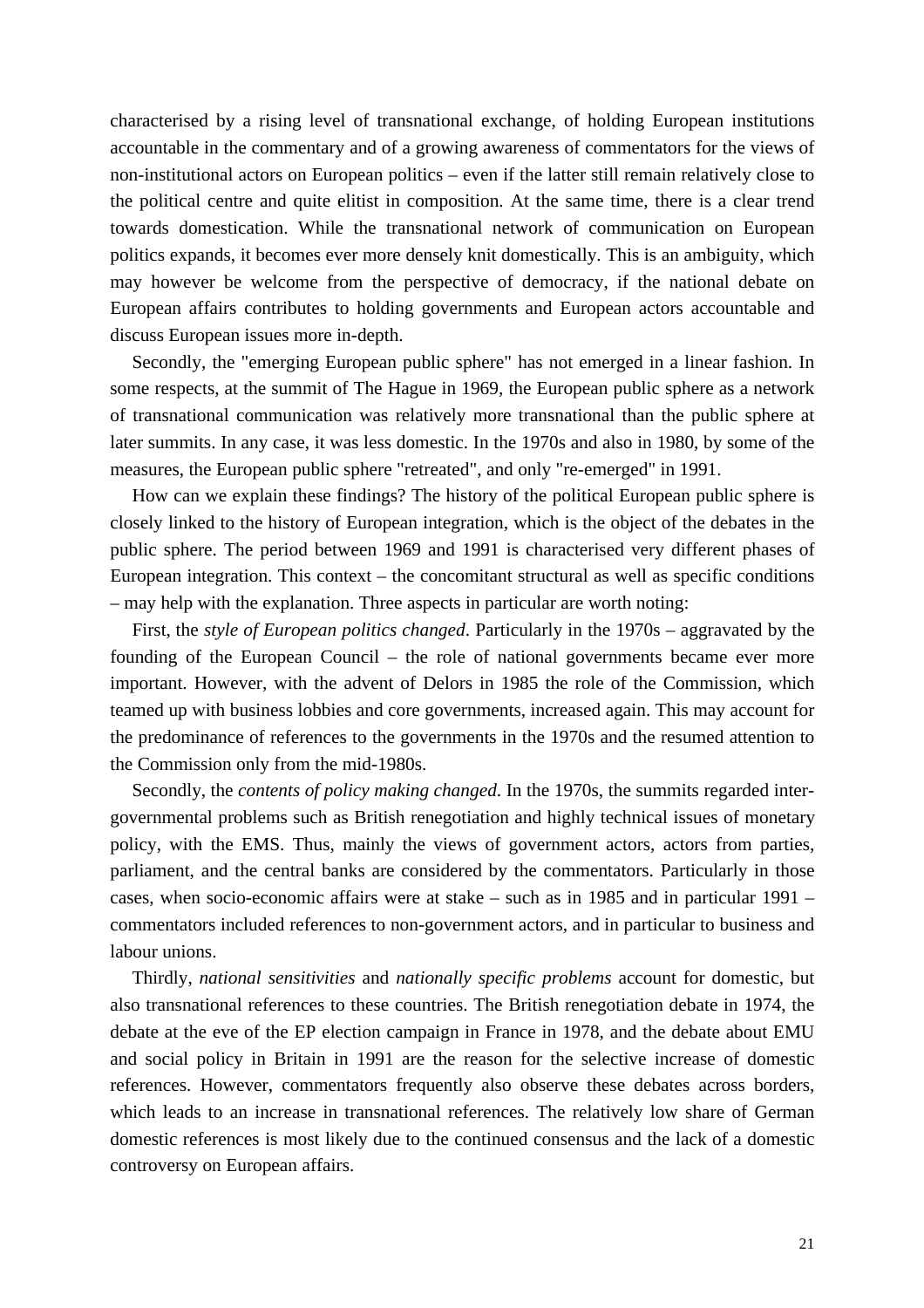After Maastricht, the style of European politics has arguably not changed much, the contents of policy making has even expanded, while national sensitivities have continued, if not aggravated and diversified – as a consequence of the successive waves of enlargement. We can expect that these factors will continue to matter. Hence, the European public sphere will continue to be emerging, characterised by the ambiguity of a network that is both transnational and strongly domestic. However, unlike in the 1970s and 1980s, the political structures of European integration have not only expanded but also institutionalised. This makes it slightly more likely, that the emerging European public sphere will develop in a more linear – stable or expanding – fashion.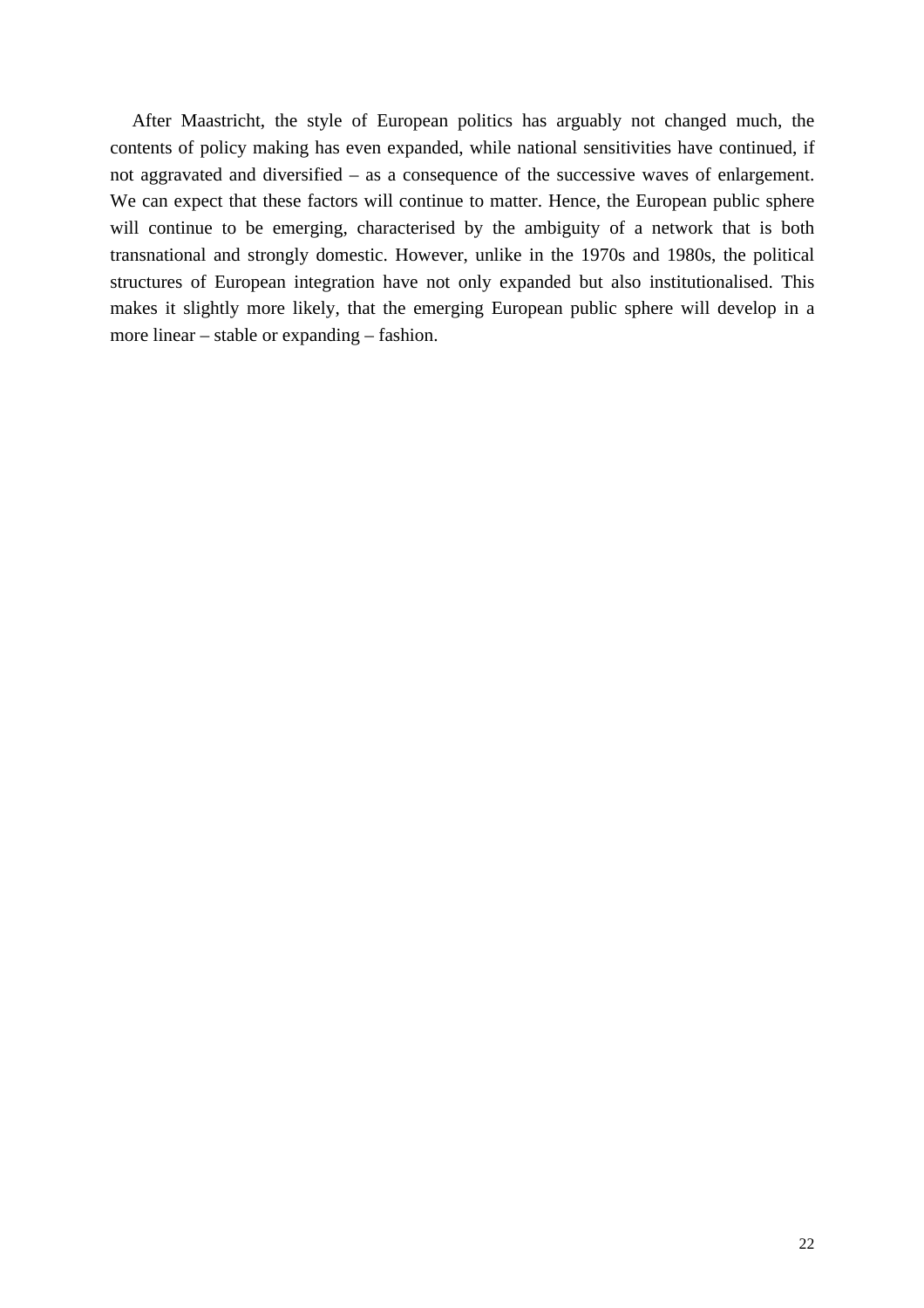#### **References**

- Bitsch, Marie-Thérèse. *Histoire de la construction européenne de 1945 à nos jours*. 4 ed. Bruxelles: Edition complexe, 2004.
- Brüggemann, Michael, and Katharina Kleinen-von Königslöw. *'Let's talk about Europe'. Explaining vertical and horizontal Europeanization in the quality press* TranState Working Paper 60, 2007 [cited 9 November 2007]. Available from http://www.sfb597.unibremen.de/pages/download.php?ID=68&SPRACHE=de&TABLE=AP&TYPE=PDF.

Dinan, Desmond. *Europe recast: a history of European Union*. Boulder, London: Lynne Rienner, 2004.

- Eder, Klaus. "Zur Transformation nationalstaatlicher Öffentlichkeit in Europa. Von der Sprachgemeinschaft zur issuespezifischen Kommunikationsgemeinschaft." *Berliner Journal für Soziologie* 10, no. 2 (2000): 167-184.
- Eder, Klaus, and Cathleen Kantner. "Transnationale Resonanzstrukturen in Europa. Eine Kritik der Rede vom Öffentlichkeitsdefizit." In *Die Europäisierung nationaler Gesellschaften*, edited by Maurizio Bach, 306-331. Opladen: Westdeutscher Verlag, 2000.
- Gerhards, Jürgen. "Diskursive versus liberale Öffentlichkeit. Eine empirische Auseinandersetzung mit Jürgen Habermas." *Kölner Zeitschrift für Soziologie und Sozialpsychologie* 49, no. 1 (1997): 1-34.
- Grimm, Dieter. "Does Europe need a Constitution?" *European Law Journal* 1, no. 3 (1995): 282-302.
- Habermas, Jürgen. *Faktizität und Geltung. Beiträge zur Diskurstheorie des Rechts und des demokratischen Rechtsstaats*. Frankfurt: Suhrkamp, 1992.
- ———. "Remarks on Dieter Grimm's 'Does Europe need a constitution?'" *European Law Journal* 1, no. 3 (1995): 303-307.
- Kaelble, Hartmut. "The Historical Rise of a European Public Sphere." *Journal of European Integration History* 8, no. 2 (2002): 9-22.
- Kaiser, Wolfram. "Transnational Western Europe since 1945. Integration as political society formation." In *Transnational European Union. Towards a Common Political Space*, edited by Wolfram Kaiser and Peter Starie, 19-35. London: Routledge, 2005.
- Kantner, Cathleen. *Kein modernes Babel: kommunikative Voraussetzungen europäischer Öffentlichkeit*. Wiesbaden: VS Verlag für Sozialwissenschaften, 2004.
- Knipping, Franz. *Rom, 25. März 1957: die Einigung Europas*. München: Dtv, 2004.
- Lucht, Jens, and David Tréfas. *Hat Europa eine Identität? Eine zeitreihenbasierte Untersuchung der öffentlichen europäischen Kommunikation von 1951 bis 2005.* fög discussion paper DI-2006-0001, fög-Forschungsbereich Öffentlichkeit und Gesellschaft Zürich, 2006 [cited 24 January 2008]. Available from http://www.foeg.unizh.ch/documents/lectures/hat\_europa\_eine\_identitaet.pdf.
- Marx Ferree, Myra, William A. Gamson, Jürgen Gerhards, and Dieter Rucht. "Four Models of the Public Sphere in Modern Democracies." *Theory and Society* 31, no. 3 (2002): 289-324.
- Meyer, Jan-Henrik. "The Fall and Rise of the European Public Sphere. Path dependent responses to European Integration." In *Dialogo sull'Europa Vol. III*, edited by Federica Di Sarcina, Laura Grazi and Laura Scichilone. Florence: Centro editoriale toscano, forthcoming 2008.
- ———. "Gibt es eine Europäische Öffentlichkeit? Neuere empirische Studien zu Demokratiedefizit, Legitimation und Kontrolle in Europa." *Berliner Journal für Soziologie* 14, no. 1 (2004): 135-143.
- ———. "Postwar European Integration. Europe Recast? Review Essay." *Historische Literatur* 4, no. 3 (2006): 341-348.
- ———. "Tracing the European Public Sphere 1969-1991. A Comparative Analysis of British, French and German Quality Newspapers Covering European Summits." unpublished PhD, Freie Universität, forthcoming 2008.
- Peters, Bernhard. "Der Sinn von Öffentlichkeit." In *Der Sinn von Öffentlichkeit*, edited by Hartmut Wessler, 55- 102. Frankfurt: Suhrkamp, 2007 [1994].
- Requate, Jörg, and Martin Schulze-Wessel. "Europäische Öffentlichkeit. Realität und Imagination einer appellativen Instanz." In *Europäische Öffentlichkeit. Transnationale Kommunikation seit dem 18. Jahrhundert*, edited by Jörg Requate and Martin Schulze-Wessel, 11-39. Frankfurt: Campus, 2002.
- Risse, Thomas. *An emerging European Public Sphere. Theoretical clarifications and empirical indicators* Paper presented to the European Union Studies Association EUSA, Nashville, TN, March 27-30, 2003 [cited Oct. 26 2004]. Available from http://www.fu-berlin.de/atasp/texte/030322\_europe\_public.pdf.
- Schmidt-Gernig, Alexander. "Scenarios of Europe's future Western future studies of the the sixties and seventies as an example of a transnational public sphere of experts." *Journal of European Integration History* 8, no. 2 (2002): 69-90.
- Schulz-Forberg, Hagen. *Theoretical Paper on the Notion of a European Public Sphere* EMEDIATE: Media and Ethics of a European Public Sphere from the Treaty of Rome to the 'War on Terror', 2005 [cited Dec. 12 2005]. Available from